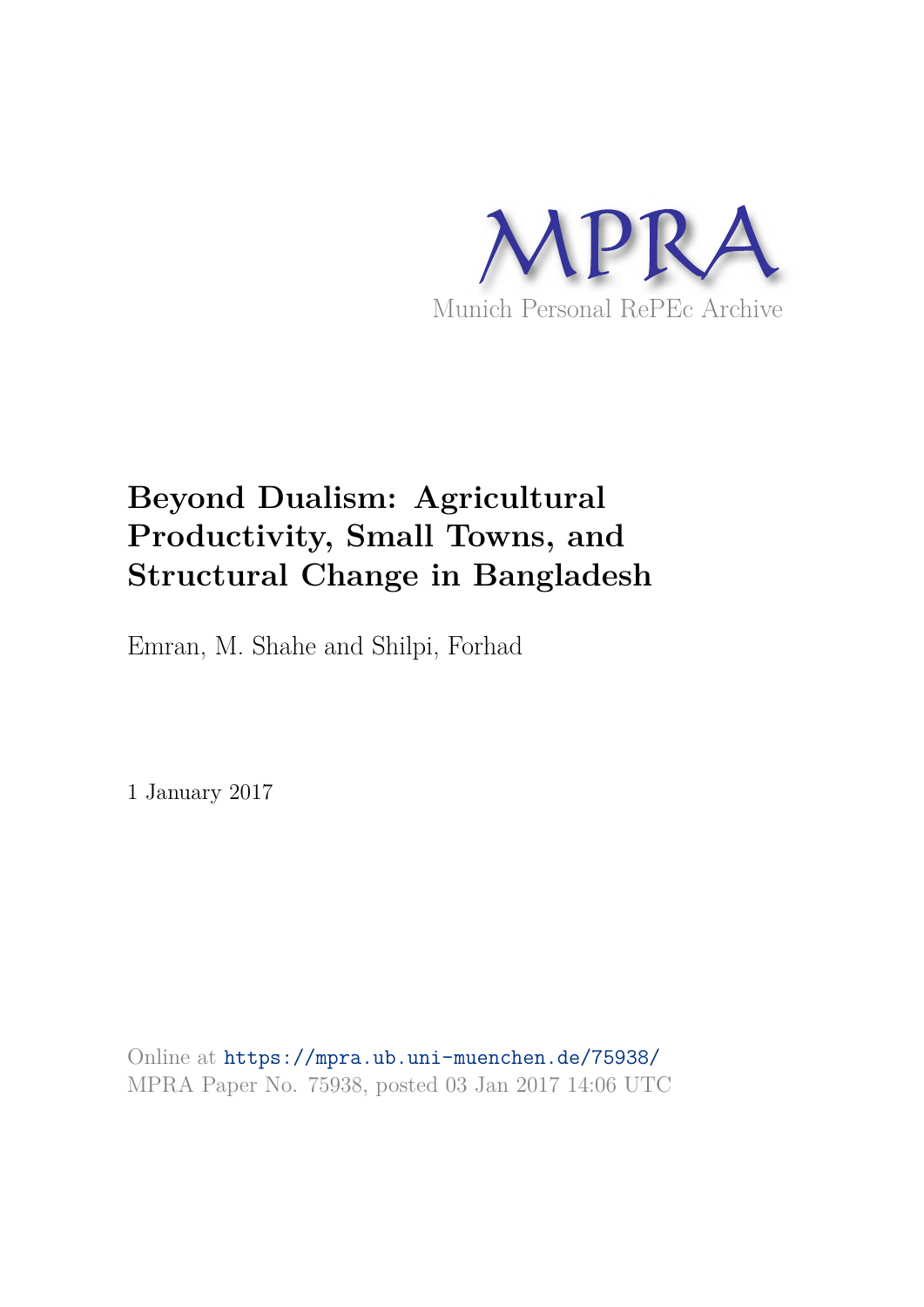# Beyond Dualism: Agricultural Productivity, Small Towns, and Structural Change in Bangladesh

 $M.$  Shahe Emran<sup>1</sup> IPD, Columbia University

Forhad Shilpi DECRG, World Bank

#### ABSTRACT

This paper uses a framework that goes beyond rural-urban dualism and highlights the role of small town economy (STE) in understanding structural change in a rural economy such as Bangladesh. It provides a theoretical and empirical analysis of the role of agricultural productivity in structural transformation in the labor market, with a focus on the differences between a village economy and a small town economy. The empirical work is based on a general equilibrium model that formalizes the demand and labor market linkages: the STE draws labor away from the rural areas to produce goods and services whose demand may depend largely on rural income. The theory clarifies the role played by the income elasticity of demand and the elasticity of wage with respect to productivity increase in agriculture. For productivity growth to lead to a demand effect, the elasticity of wage has to be lower than a threshold. When the demand for goods and services produced in small towns comes mainly from the adjacent rural areas, the demand effect can more than offset the negative wage effect, and lead to higher labor allocation to the production of town good. Using rainfall as an instrument for agricultural productivity, the empirical analysis finds a significant positive effect of agricultural productivity shock on rice yield and agricultural wages. The evidence shows that productivity shock increases wages more in the rural sample when compared to the STE sample. But structural change in employment is more pronounced in the STE sample. In the rural sample, it increases employment only in small scale manufacturing and services. In contrast, a positive productivity shock has large and positive impacts on employment in construction and transport, education, health and other services, and manufacturing employment in larger scale enterprises located in small towns and cities. Agricultural productivity growth is found to induce structural transformation within the services sector in small towns, with employment in skilled services growing at a faster pace than that of low skilled services.

Key Words: Agricultural Productivity, Small Town Economy, Dualism, Employment in Large Firms, Employment Growth, Structural Transformation JEL Codes: O13, O14, O17, O18

<sup>1</sup>This paper contains some of the materials circulated earlier under the title "Agricultural Productivity and Nonfarm Employment: Evidence from Bangladesh." This version supersedes the earlier paper. Emails for correspondence: shahe.emran@gmail.com, fshilpi@worldbank.org.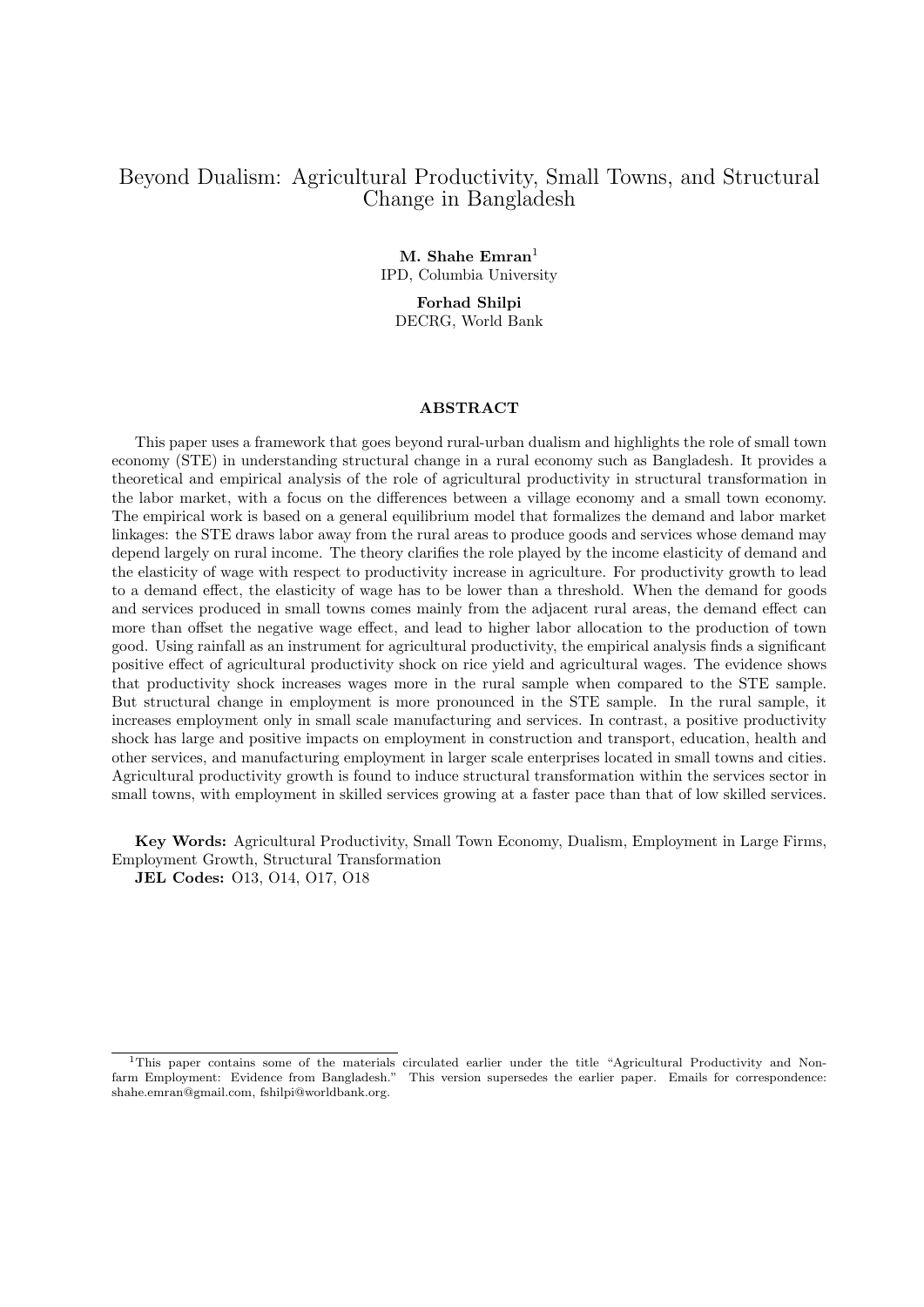# 1. Introduction

A substantial literature in development economics focuses on structural change where economic development is characterized by labor reallocation from a contracting agricultural sector to the expanding manufacturing and services sectors. In much of the literature, agriculture is equated with the rural economy, and manufacturing and services with urbanization. Although such dualistic perspectives have been at the center of a large body of literature starting from Lewis (1954), and Kuznets(1973), the more recent work emphasizes the need for a broader framework, beyond the binary conceptualization of dualistic models, to capture the richness of structural change in a developing economy. In the context of rural-urban dualism, a growing literature underscores the fact that the "rural" and "urban" are two polar cases in a broader spectrum, and many geographic and administrative units are better characterized as partially urbanized. A simple yet useful framework that goes beyond the canonical rural-urban dualism is where the focus is on areas that contain a small town surrounded by significant rural population and agricultural activities. Contrary to popular impression of most urban people being crammed into mega-cities, recent evidence shows that a large share of urban population and rural-migrants live in the smaller cities and towns (Ferre, Ferreira and Lanjouw (2010);Christiaensen, De Weerdt and Kanbur (2015)). In the spatial spectrum from metropolitan cities to villages, the small towns occupy a space in the middle in terms of population and employment density. As suppliers of goods and services and destinations of rural workers, the small towns have ties with both metropolitan cities and rural areas- the ties being perhaps closer with the rural areas (Haggblade, Hazell and Reardon (2006)). This paper aims to analyze structural change in employment in a 'small town economy' with a focus on the role played by higher agricultural productivity in the surrounding villages.

The focus on agricultural productivity change as a driver of employment specialization and structural change is primarily motivated by a longstanding debate about the role of agricultural productivity in industrialization and structural change. The earliest view in development literature identified a tradeoff between poverty reduction through agricultural development and long-run structural change, because higher agricultural productivity is likely to increase the wages faced by the nonfarm sectors (Lewis (1954), Foster and Rosenzweig (2004)). The competing view emphasizes the Engel curve effect in consumer demand reflecting inelastic demand for food, and higher income elasticity of manufacturing goods and services. Since much of the rural population are engaged in agricultural activities, a rise in agricultural productivity can increase rural income and thus have a positive demand effect on non-farm activities, including those located in small towns (Mellor (1976), Ranis and Stewart (1973), Haggblade, Hazell and Reardon (2006)). Recent empirical studies suggest a bigger role of labor market linkages. Foster and Rosenzweig (2004) find a negative relationship between manufacturing employment and agricultural productivity growth providing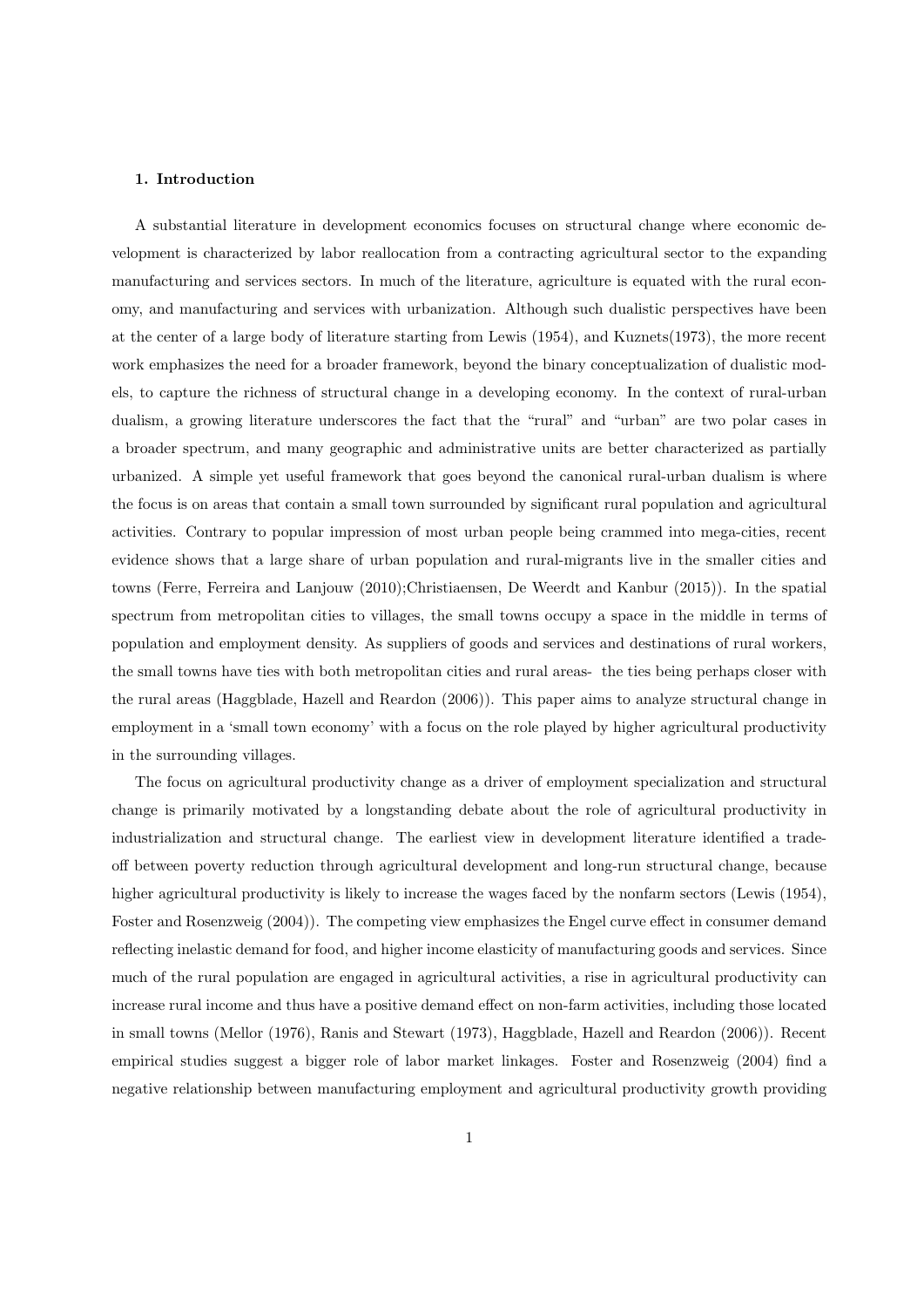support to the contention that there is a trade-off between agricultural growth and manufacturing growth. Bustos, Caprettini, Ponticelli (2016) on the other hand find that labor saving technical change in soybean production in Brazil led to industrial growth. In this paper, we provide causal evidence on the impacts of agricultural productivity shock on employment growth and specialization in a more general context where both labor market and demand linkages interact with each other, and may lead to contrasting outcomes across different areas within the same country.

We develop a simple model of a small-town economy that formalizes the dual roles that a town plays in such an economy: it draws labor away from the rural areas to produce goods and services whose demand may depend largely on rural income. There are three types of goods produced in this economy: food and informal good (low quality manufacturing and services) are produced in the villages, and a formal good (high quality manufacturing or services) is produced in the small town.<sup>2</sup> A positive productivity shock to agriculture, however, does not necessarily increase village income; given a labor endowment, the village income increases only when the response of wage (i.e, elasticity of wage with respect to productivity shock) is lower than a threshold.<sup>3</sup> When the elasticity of demand for the town good in the village is low so that most of the town good is sold outside the local economy, the labor market linkage predominates and a higher rural wage due to agricultural productivity increase reduces employment in small towns. In contrast, when demand for goods and services produced in small towns comes mainly from the adjacent rural areas, the demand effect can more than offset the negative wage effect, and lead to higher labor allocation to the production of town good.

We test the predictions of the model using panel data compiled from the population and enterprise censuses from Bangladesh. Our data set covers the period between 2000 and 2010. Between 2000 and 2010, Bangladesh experienced substantial reduction in the incidence of poverty, from 48.9 percent to 31.5 percent. This decade also witnessed substantial expansion in non-farm employment as a result of which its share in total employment increased from 47 percent to 52 percent. The rice yield, which is taken as a measure of agricultural productivity, has grown at an annual rate of 3.6 percent.<sup>4</sup>

To understand the implications of agricultural productivity, we exploit variations in rainfall across upazilas and over time, and implement an approach that focuses on the effects of rainfall shocks in reduced form regressions on the outcome variables (employment in different types of non-farm activities) and also on the measure of agricultural productivity (crop yield). Our approach relies on the fact that rainfall variations can be interpreted as shifts in the production function, because rainfall is a major determinant of crop

<sup>&</sup>lt;sup>2</sup>The assumption that the town produces only one good is for the sake of simplicity. In the empirical analysis, we consider disaggregation of the town good, some of which are of relatively lower quality with lower income elasticity.

 $3\overline{I}$  a more general model with a positive labor supply curve at the household level, a positive shock to agriculture is expected to increase village income in general.

<sup>4</sup>Rice is the predominant crop in Bangladesh.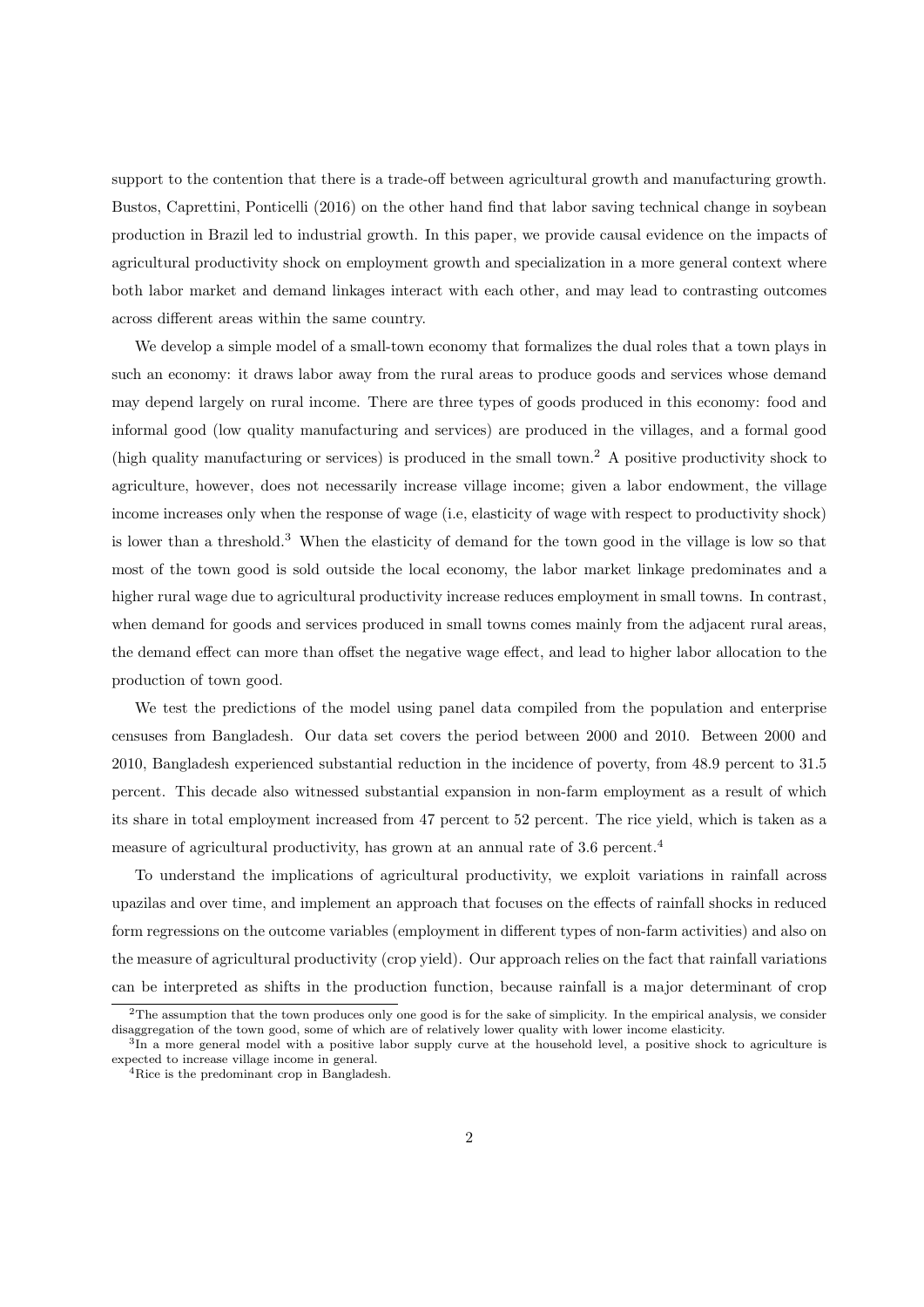yield in Bangladesh (Sarkar et. al. (2012)). We also provide an instrumental variables interpretation of our estimates, using rainfall deviations (from long term average) across upazilas and over time as an instrument for crop yield (rice yield). Empirical estimation issues and strategies to deal with them are discussed in detail in Section 3. It is worth noting here that while rainfall shocks have been used for identification in a variety of contexts, agricultural productivity is arguably one of the most natural contexts where rainfall can provide reasonable identifying variations ((Foster and Rosenzweig (2004), Adhvaryu, Chari and Sharma (2013), Bruckner and Ciccone (2011)).

The empirical results establish positive and statistically significant effects of rainfall on rice yield and agricultural wages. The positive effect of rainfall shock on agricultural productivity (as measured by rice yield) is similar across village and small town samples but its effect on wage is larger in the village sample compared with the small town sample. A positive rainfall shock increases employment in the production of informal village good (small scale manufacturing and services) but has no statistically significant effect on the labor allocated to large scale manufacturing employment in the rural sample. A positive productivity shock has large and positive impacts on employment in construction and transport, education, health and other services, and manufacturing employment in larger scale enterprises located in STEs. When interpreted as instrumental variables estimates of the effects of productivity increase, the empirical results suggest that agricultural productivity induces structural transformation within the services sector with employment in skilled services provided by larger firms growing at a much faster pace compared with services provided by smaller firms/individuals.

Our analysis brings to focus a methodological point about the sample used in the empirical analysis. Most of the existing analysis of the effects of agricultural productivity relies on a sample of villages where all of the households are classified as rural. In addition to the "village sample", we also use a small towns sample where a significant proportion of households are urban. The evidence shows that the conclusions about the effects of agricultural productivity on structural change depends on the choice of the sample.

The rest of the paper is organized as follows. Section 2 provides a simple general equilibrium model to highlight the different channels of interactions between farm and non-farm sectors located in rural areas and towns. Section 3 describes the econometric strategy followed by a description of data used in empirical analysis in section 4. Section 5 organized in different sub-sections presents the main empirical results. Section 6 concludes the paper.

#### 2. The Model

We develop a simple general equilibrium model of a small town economy (STE, for short) composed of both rural and urban households. The model is intended to capture the local economy at the upazila level as our empirical analysis is based on a upazila level panel data set. The representative rural household lives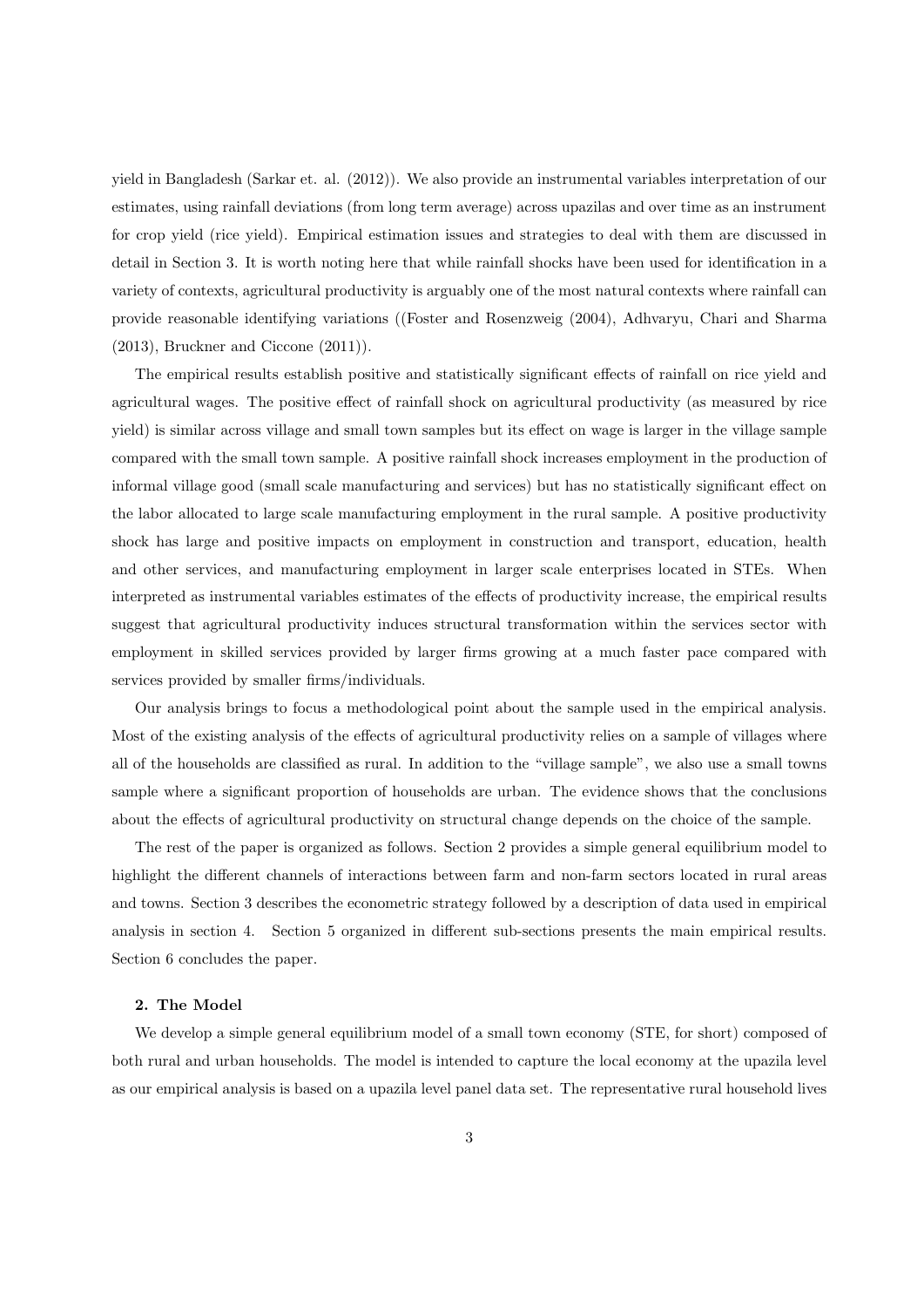in a village, is endowed with A amount of agricultural land, and is engaged in the production of food  $(f)$  and a composite village good  $(S)$  (low quality manufacturing or services produced by small family enterprises). The representative urban household lives in the small town located in the same upazila adjacent to the village, and is engaged in the production of a composite town good denoted as T− good, using capital and labor. The town has no agricultural land and can borrow at interest factor r for capital investment. The T−good represents relatively high quality manufacturing and services produced by large scale formal enterprises. To incorporate the fact that the small town is also connected to the large city, we assume that part of the demand for T-good comes from the metropolitan city. To model this link in the simplest form, the income in the metropolitan city  $Y^o$  is determined outside the model and the representative agent spends a constant share  $\varphi$  of her income on the T−good. Thus the only mechanism through which the metropolitan demand for T−good can be affected by agricultural productivity growth is changes in the price of T−good. There are  $\bar{L}$  households in the small-town economy, each household supplying 1 unit of labor inelastically, implying that the total labor endowment in the small town economy is  $\overline{L}$ . Labor is assumed to be freely mobile between the village and the town at zero migration costs.<sup>5</sup> In this model, a more rural upazila can be understood as a small town economy with a large endowment of agricultural land, given the labor endowment.

We assume food to be internationally traded and take it as the numeraire commodity, setting  $P_f = 1$ . The utility functions for households in the village and small town are:

$$
U^v = U^v(C_f, C_s, C_T); \quad U^T = U^T(C_f, C_T)
$$

where superscript v refers to village households and  $T$  to town households, and  $C_f$  is consumption of food,  $C_s$  is consumption of composite village good produced and consumed within the village,  $C_T$  is the consumption of the town good. An important feature of this formulation is that it allows the village households to consume high quality goods and skilled services produced by formal firms in the town, but the low quality village good  $S$  is not consumed in the town. To provide an example, a health service available within the village  $(C_s)$  could be a traditional healer whereas skilled service in the town could be a doctor trained in formal medical college. To model the Engel curve effect in a simple way, we assume that there is a subsistence requirement for food in the village and the utility function is of Stone-Geary form in food:

$$
U^{v} = v_{f} \ln (C_{f}^{v} - \gamma_{f}) + v_{s} \ln (C_{s}^{v}) + v_{T} \ln (C_{T}^{v}), \sum v_{i} = 1, \text{and } i = f, s, T
$$
 (1)

 $5$ The zero migration costs assumption is not necessary for the results that follow. However, this is a good approximation in our context, because we are considering short-distance migration to the small town within a given upazilla.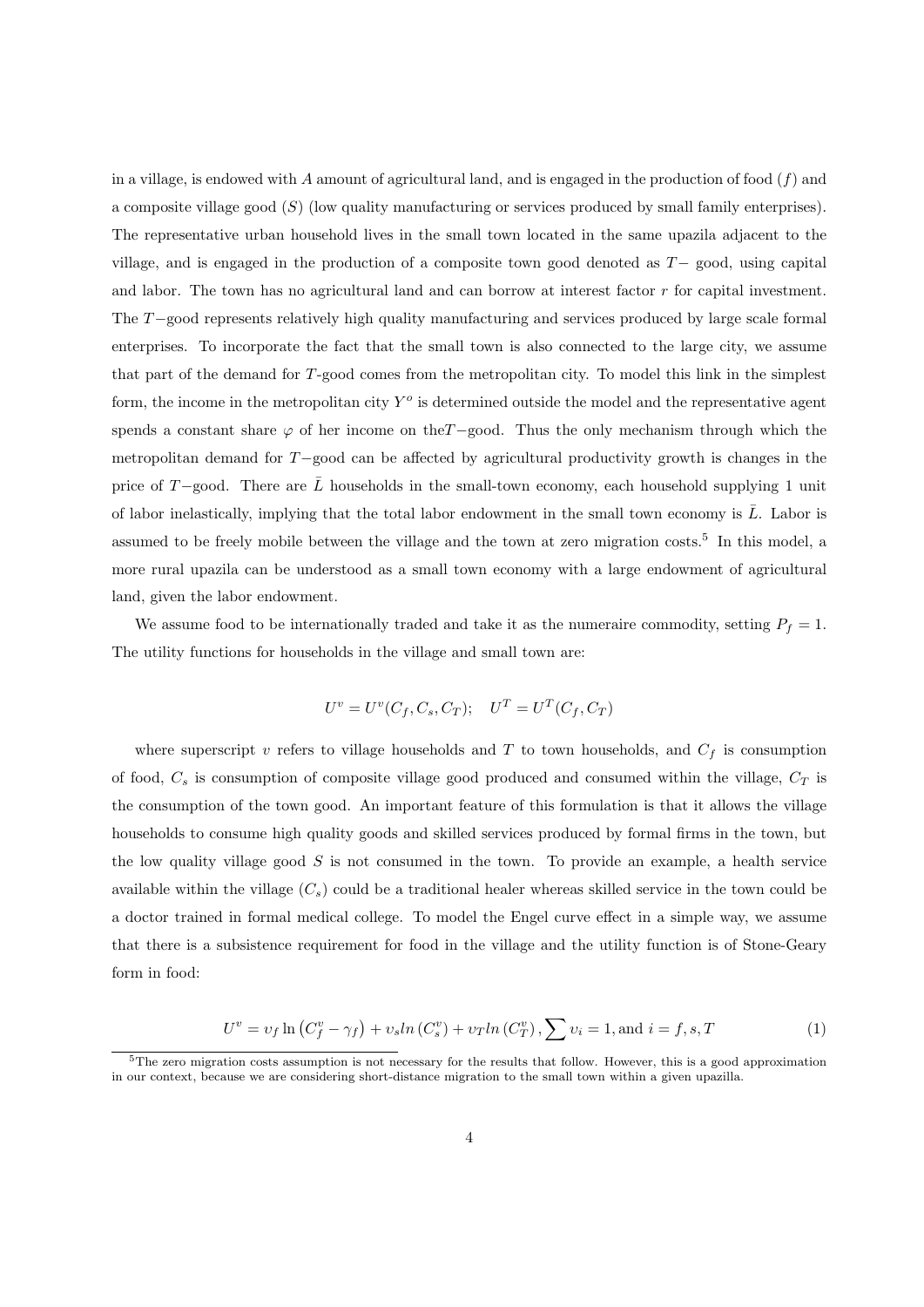where  $\gamma_f > 0$  is the subsistence or minimum level of consumption of food. For simplicity, utility function in town is assumed to take the log linear form (log linearized Cobb-Douglas) with  $\tau_k$  as the share of good/service *i* in town consumption  $(\sum_{k} \tau_k = 1; k = f, T)$ :

$$
U^T = \tau_f ln\left(C_f^T\right) + \tau_T ln\left(C_T^T\right) \tag{2}
$$

We assume that  $v_f \leq Min(v_s, v_T)$  and  $\tau_f \leq \tau_T$ . This captures the idea that as income increases, consumers spend a larger share of the additional income on non-food items. We remain agnostic about the relative magnitudes of  $v_s$  and  $v_T$ , because they might differ across areas depending on the level of household income. For example, in a more urbanized (and high income) upazila, we would expect that the share of non-subsistence budget devoted to the better quality T−good is the largest. The budget constraint for the households can be stated as:

$$
Y^v = C_f + P_s C_s + P_T C_T; \quad Y^T = C_f + P_T C_T
$$

where  $P_s$  and  $P_T$  are prices of village and town goods respectively, and  $P_f = 1$  parametrically given from outside the local economy.  $Y^v$  and  $Y^T$  are total household incomes in village and town respectively. Given the assumptions about preference in equations (1) and (2) above, the demand functions in each location can be expressed as:

$$
\begin{aligned} \text{Village:} \qquad & C_f = \left\{ \begin{array}{ccc} Y^v & if Y^v \leq \gamma_f \\ \gamma_f + \upsilon_f \left[ Y^v - \gamma_f \right] & if Y^v > \gamma_f \end{array} \right. & ; \ C_i = \left\{ \begin{array}{ccc} 0 & , if Y^v \leq \gamma_f \\ \frac{\upsilon_i \left[ Y^v - \gamma_f \right]}{P_i} & , if Y^v > \gamma_f \end{array} \right. \\ \text{Down:} \qquad & C_k = \frac{\tau_k Y^T}{P_k}, \text{ with } k = f, T \end{aligned}
$$

Assuming that  $Y^v > \gamma_f$ , the income elasticity of demand for different goods in the village can be expressed as:

$$
E_{fY} = \frac{\upsilon_f Y^{\upsilon}}{\upsilon_f Y^{\upsilon} + (1 - \upsilon_f)\gamma_f} < 1; E_{iY} = \frac{Y^{\upsilon}}{Y^{\upsilon} - \gamma_f} > 1, \forall i = s, T
$$

For the rural households, demand for food is income inelastic, and demand for village and town goods are income elastic. The larger is the subsistence requirement  $(\gamma_f)$ , the higher is the income elasticity of village good  $S$  and town good  $T$  in the demand function of the village households.

# (2.1) Employment and Income Determination in the Village

Households in the village produce food using land and labor under CRS technology. The optimization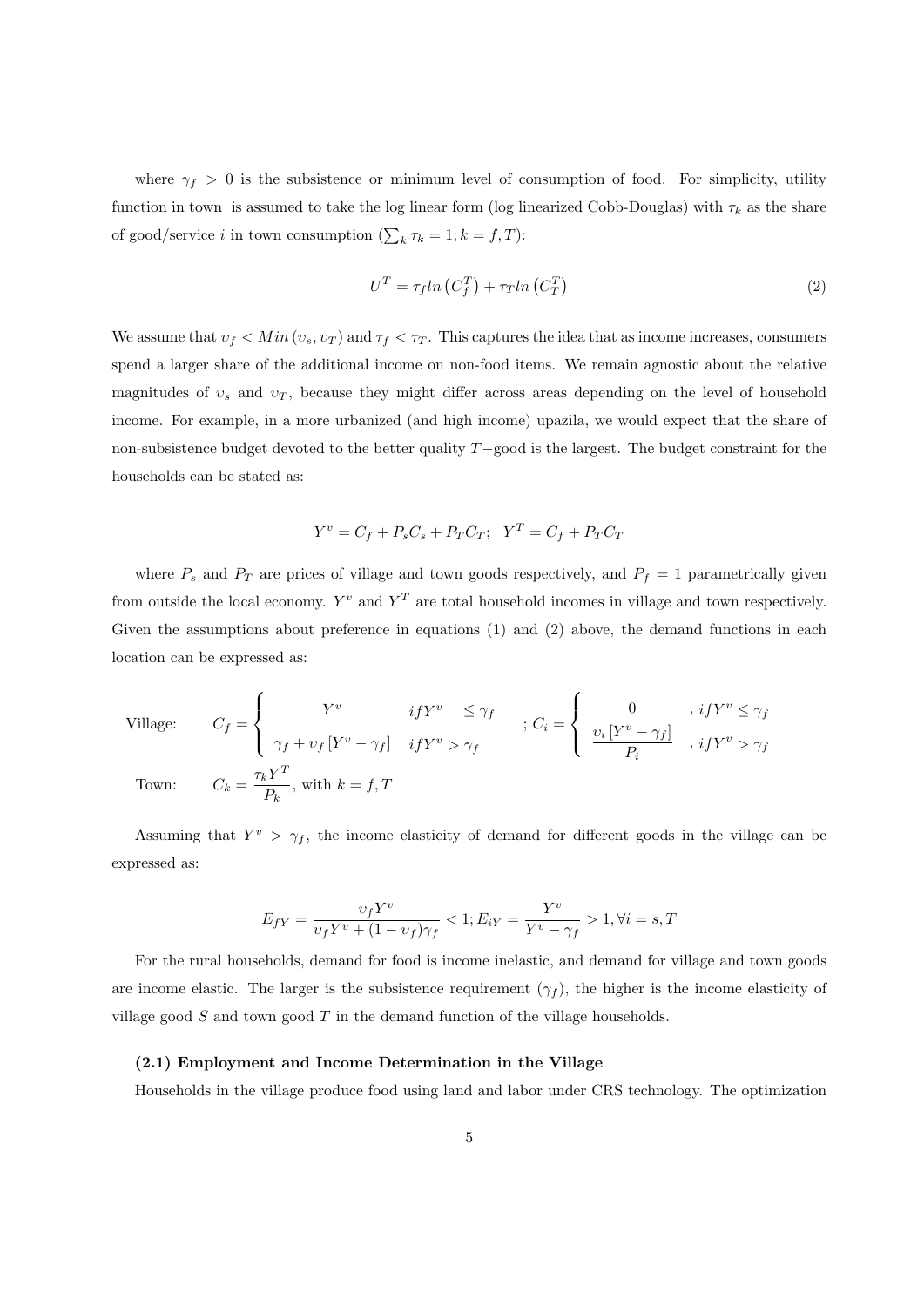in food production is as follows:

$$
Max_{L_f} \Pi_f = \theta \left( A^{\alpha} L_f^{1-\alpha} \right) - wL_f
$$

where  $\theta \geq 1$  represents total factor productivity in food production, A is the endowment of land,  $l_f$  is the labor allocated to food production and w is the wage rate. A larger land endowment as represented by a higher value of A can be interpreted as a more rural (agricultural) local economy, given the labor endowment  $\bar{L}$ . A higher agricultural productivity is captured by an increase in  $\theta$ . We assume that the locally consumed village good  $(S)$  is produced under CRS technology using only labor:

$$
Max_{L_s}\Pi_s = P_s \left(\phi L_s\right) - wL_s
$$

where  $\phi$  is the technology in the production of village good (and service). This specification of the production function for the S good is appealing both in terms of simplicity and realism in the context of a developing country such as Bangladesh where small scale family enterprises in villages use little capital or land.<sup>6</sup> Given a wage rate w, the demand for labor in agriculture and village good can be derived as:

$$
L_f^* = \theta^{\frac{1}{\alpha}} A \left[ \frac{(1-\alpha)}{w} \right]^{\frac{1}{\alpha}}, L_s = \frac{v_s}{w} \left[ Y^v - \gamma_f \right]
$$
 (3)

The equilibrium price of the village non-farm good is pinned down by the wage rate:  $P_s = \frac{w}{4}$  $\frac{\infty}{\phi}$ . Denoting the return to land by  $\mu$ , the total income from agriculture  $(Y_f = Q_f = wL_f + \mu A)$  can be solved using the marginal conditions for optimization as  $Y_f = \frac{wL_f}{(1-\alpha)}$ . The total household income in the village (denoted as  $Y^v$ ) thus becomes:

$$
Y^{v} = Y_{f} + Y_{s} = \frac{wL_{f}}{(1 - \alpha)} + wL_{s} = \Delta_{1}wL_{f} - \frac{v_{s}\gamma_{f}}{(1 - v_{s})}
$$
(4)

where  $\Delta_1 = \frac{1}{(1-\alpha)(1-v_s)}$ . Thus village income net of subsistence requirement and the labor allocated to the village non-farm production can be written as below:

$$
Y^v - \gamma_f = \Delta_1 \left[ w L_f - (1 - \alpha)\gamma_f \right] \tag{5}
$$

$$
L_s^* = \frac{\Delta_1 v_s}{w} \left[ w L_f - (1 - \alpha) \gamma_f \right] \tag{6}
$$

<sup>&</sup>lt;sup>6</sup>the main implications of the model will hold if we use more general CRS production function using other factors (e.g. capital) as well.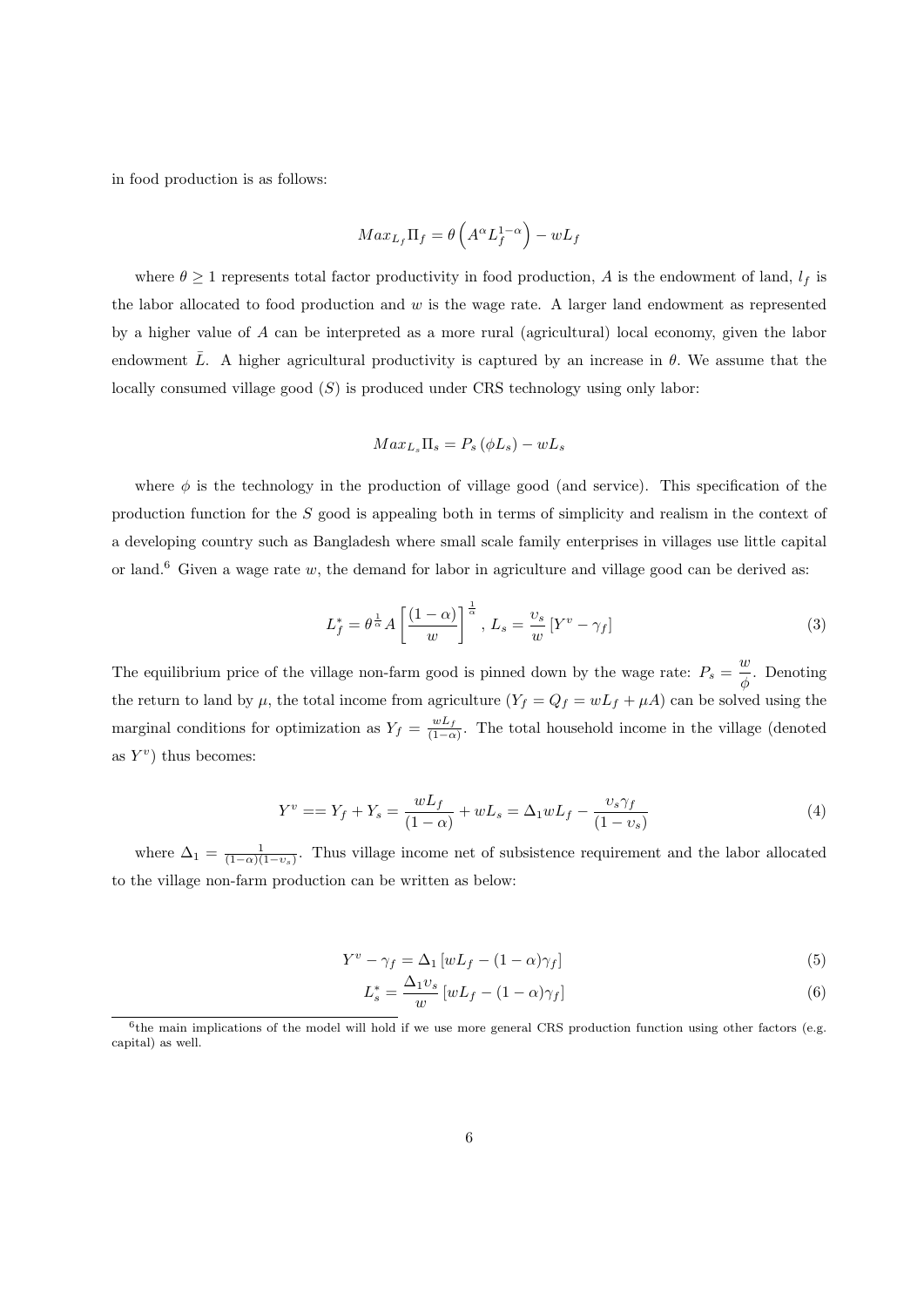# (2.2) Employment and Income Determination in the Town

The demand for town good comes from three sources: village  $(C_T^v)$ , town itself  $(C_T^T)$  and outside areas (e.g. metropolitan city or other countries)  $(C_T^O)^7$ . The demand generated by the metropolitan city is  $C_T^o =$  $\varphi Y^o$  $\frac{P}{P_T(1+d)}$  where d is the distance (transport cost) to the metropolitan city from the small town, and  $Y^0$  is the exogenously given income in the metropolitan city. When all of the demand for town good comes from outside the local economy so that there is no demand linkage with the village  $(\nu_T = 0)$ , the only linkage between the town and the village within an upazila is due to the labor market linkage. On the other hand, if  $(\varphi = 0)$  implying that  $(C_T^o = 0)$ , then the demand linkage between the town and the village will be at the maximum.

The town good  $C_T$  is produced under CRS technology using labor and capital:

$$
Q_T = K^{\beta} L_T^{1-\beta}
$$

We assume that urban segment of the economy is populated by a single representative agent who invests  $K > 0$  amounts of capital in the production of town good at an interest factor r which is determined outside the model. The optimization of the representative agent in the town is as follows:

$$
Max_{K,L_T}\Pi_T = P_T K^{\beta} L_T^{1-\beta} - wL_T - rK
$$

It is easy to check that the equilibrium price of the town good is a function of w and r,  $P_T^*$  =  $\int w$  $1-\beta$  $\sum_{r}^{1-\beta}$  (*r* β  $\setminus^{\beta}$ . Since the town borrows the capital from outside, its income equals the labor income, i.e.,  $Y^T = wL_T = (1 - \beta) P_T Q_T (w, r)$  where  $Q_T (w, r)$  is the optimal output chosen in the town facing the wage rate and interest factor.<sup>8</sup> The demand for labor in town can be described as:

$$
L_T^* = \frac{\Delta_3}{w} [v_T(Y^v - \gamma_f) + \frac{\Delta_3 \varphi Y^o}{w (1 + d)}]
$$
  
= 
$$
\frac{\Delta_3 \Delta_1 v_T (w L_f - (1 - \alpha) \gamma_f)}{w} + \frac{\Delta_3 \varphi Y^o}{w (1 + d)}
$$
(7)

where  $\Delta_3 = \frac{1}{(1-\tau_T)}$ .

<sup>&</sup>lt;sup>7</sup>For simplicity,  $C_T^O$  is assumed to be nominal expenditure on town good by consumers residing outside the village and town economies described here.

<sup>8</sup>The outside here means that it is outside of the relevant metropolitan city. This keeps the model simple without losing any relevant insight. An alternative formulation is where the capital invested in small town comes from the metropolitan city, and metropolitan city income in that case responds to agricultural productivity growth when the two income is influenced.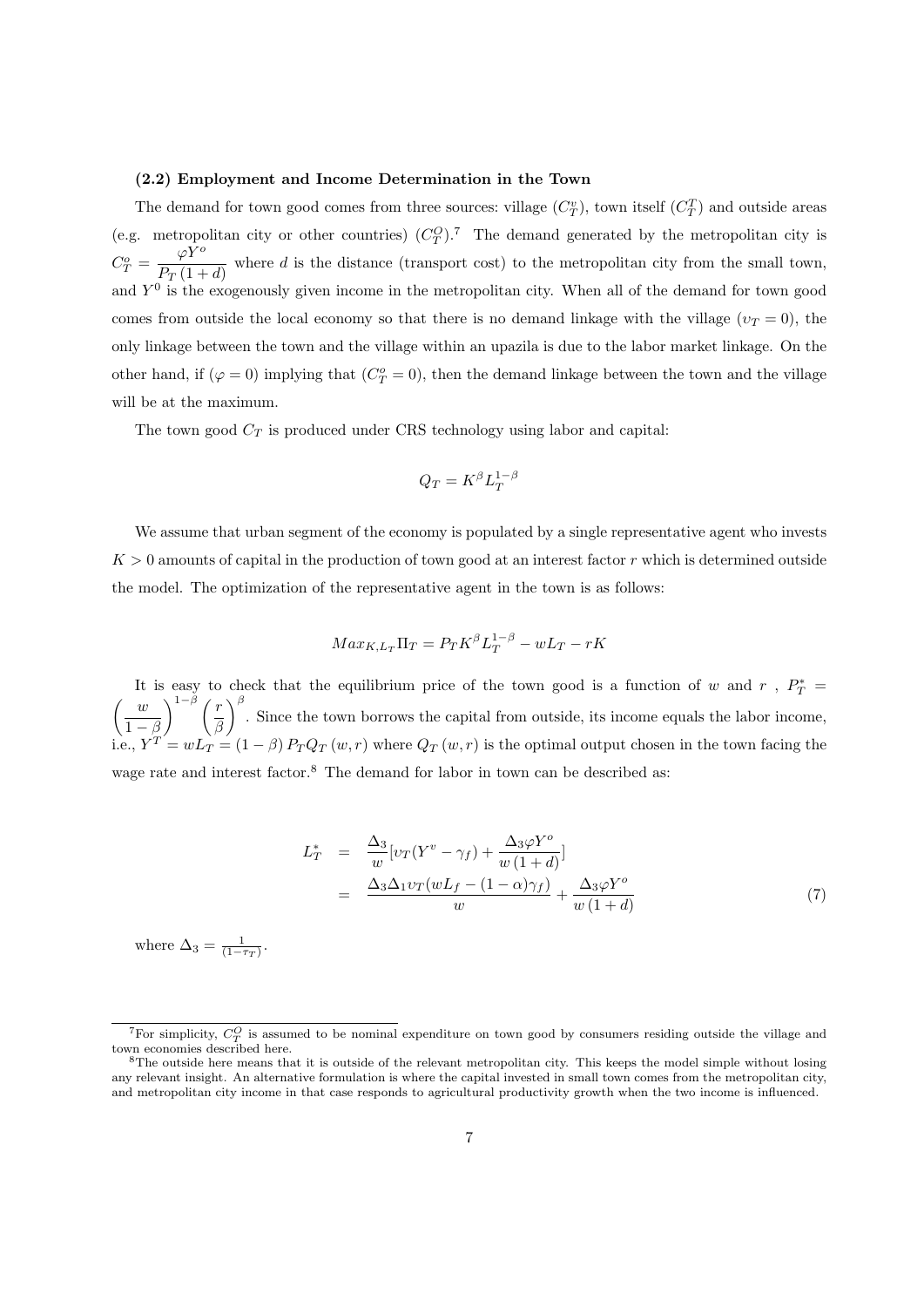#### 2.3 Labor Market Equilibrium

We assume that labor is perfectly mobile and migration cost is equal to zero, so that equilibrium wage  $(w)$  are the same regardless of location. The labor market equilibrium condition can be written as:

$$
\overline{L} = L_f^* + L_s^* + L_T^* = L_f^* + \Delta_1 \left[ \frac{\nu_s + \nu_T \Delta_3}{w} \right] \left\{ w L_f^* - (1 - \alpha)\gamma_f \right\} + \frac{\Delta_3 \varphi Y^o}{w \left( 1 + d \right)} \tag{8}
$$

#### 2.4 The Effects on Equilibrium Wage and Village Income

We first analyze the effects of higher agricultural productivity as captured by a higher  $\theta$ . Proposition (1) below summarizes the results on equilibrium wage  $w^*$  and village income  $Y^v$ .

PROPOSITION 1

 $(1.1)$  In the small town economy described above, a higher agricultural productivity (i.e., a higher  $\theta$ ) increases wage, i.e.,  $\frac{\partial w}{\partial \theta} > 0$ .

(1.2) A higher agricultural productivity increases (reduces) the village income when elasticity of wage w with respect to  $\theta$  (i.e.,  $E_{w\theta}$ ) is less (more) than  $(1-\alpha)^{-1}$ .

(1.3) The magnitude of the effects of an increase in agricultural productivity on wage depends on land endowment. A set of sufficient conditions for the effects of productivity on wage to rise with a larger land endowment are: (a) that the elasticity of wage with respect to  $\theta$  is low enough at the initial equilibrium to satisfy  $E_{w\theta} < \{\alpha (1-\alpha)^{-1}\}\$ , and (b) that the initial land/labor ratio is higher than a threshold.

Proof: Omitted. Please see the (online) appendix.

#### Discussion

Parts  $(1.1)$  and  $(1.2)$  show that although we would expect the wage rate to respond positively to a an increase in agricultural productivity, there is no guarantee that it will result in higher village income. To understand the uncertainty regarding the effects on village income, first note that the aggregate village income  $(Y^v = Y^f + Y^S)$  can increase with a higher agricultural productivity only when agricultural income increases as a result, because  $Y^v = \Delta_1 w L_f^* - \frac{v_s \gamma_f}{(1-v_s)}$ , and  $Y^f =$  $wL_f^*$  $\frac{1}{1-\alpha}$ . The ambiguity in the income effect is the result of the tension that arises from the fact that a higher wage if strong enough may reduce the  $L_f^*$  $f$  so much that agricultural income falls after a positive productivity shock raising the crop yield. When the elasticity of wage with respect to productivity  $E_{w\theta}$  is equal to  $(1-\alpha)^{-1}$ , the positive effect of a higher wage is precisely offset by the reduction in labor employed in the food production to keep  $Y<sup>f</sup>$  unchanged. Thus when  $E_{w\theta} < (1 - \alpha)^{-1}$ , the labor demand does not fall enough to wipe out the positive wage effect, leading to a higher agricultural income, and hence to a higher total village income. The focus on the elasticity of wage with respect to productivity change is partly motivated by the fact that in the empirical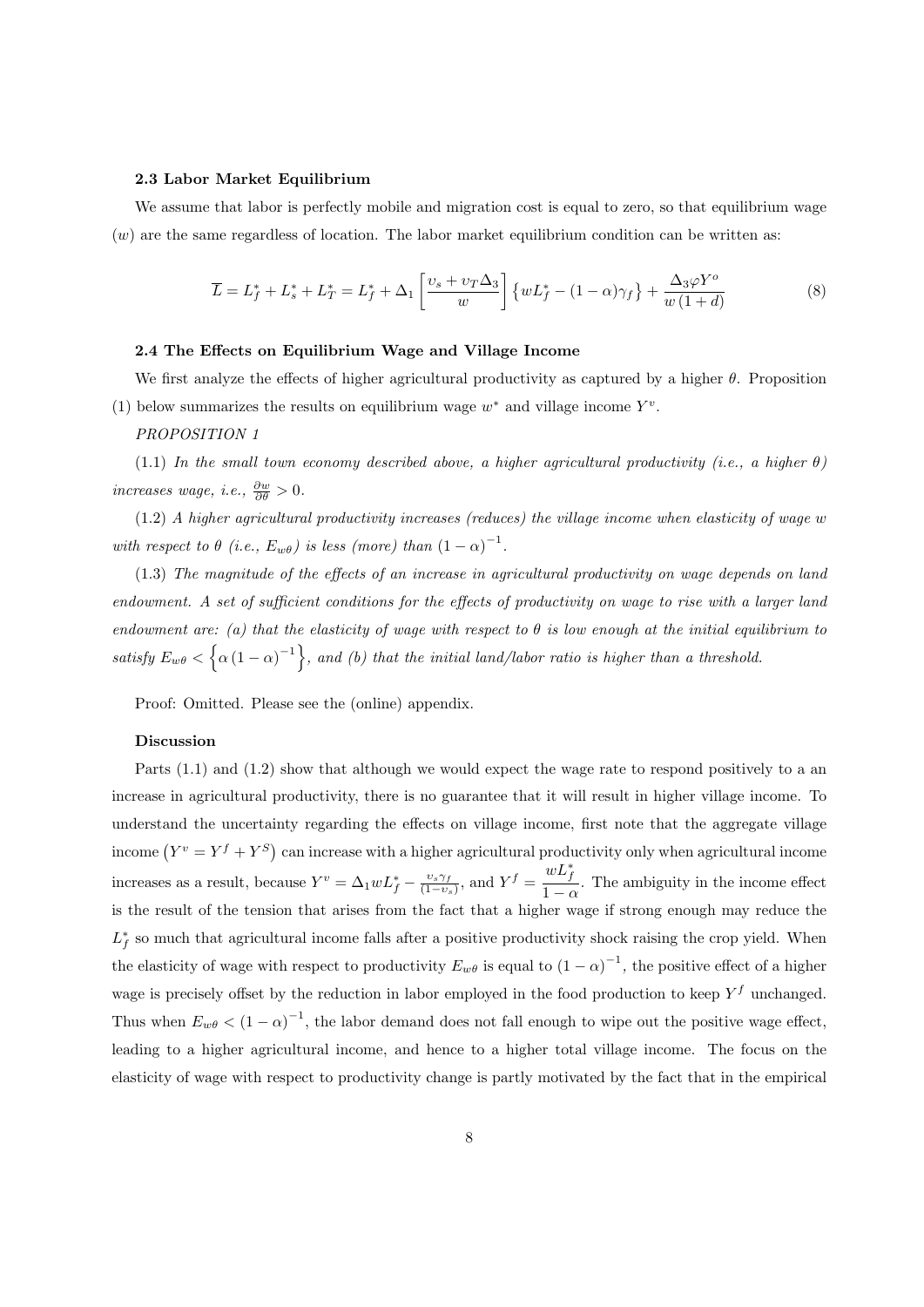analysis, we provide an estimate of the elasticity of wage rate with respect to agricultural productivity (rice yield), and the theoretical results provide us a way to check if we can expect a positive demand effect from the observed wage response in the absence of reliable income data in the village. The result regarding the heterogeneous effects on wage rate (part (1.3) of proposition 1) guides our empirical work in that we split the sample into two sub-samples where the upazilas with low or no urbanization are put into a group to represent the purely village sample (large  $A$ ), and a second sample consists of the upazila's with relatively substantial urbanization.

#### 2.5 The Effects on Intersectoral Labor Allocation

We can utilize the labor demand functions along with the labor market equilibrium condition to investigate the impact of agricultural productivity shock on labor allocation among different subsectors. Proposition (2) below collects the results on the response of labor allocation to three different economic activities in the small town economy.

#### PROPOSITION 2:

(2.1) It is not possible to have structural change in employment that reallocates labor from agriculture to the S-goods sector in a village when there is no subsistence requirement for food (i.e.,  $\gamma_f = 0$ ), and hence the demand for food is not inelastic. However, if  $\gamma_f = 0$  but  $\varphi > 0$ , a higher agricultural productivity results in reverse structural change by lowering labor allocation to the town good, i.e.,  $\frac{\partial L_T^*}{\partial \theta} < 0$ . With  $\gamma_f > 0$ , the strength of the reallocation of labor in response to higher agricultural productivity to non-farm sectors is a negative function of the magnitude of  $v_f$ .

(2.2) An increase in agricultural productivity (i.e., a higher  $\theta$ ) leads to structural change in employment in the small town economy described above by reducing the labor allocated to agriculture, when the elasticity of wage with respect to  $\theta$  is greater than 1, i.e.,  $E_{w\theta} > 1$ . A necessary condition for  $E_{w\theta} > 1$  is that the food production technology is such that the elasticity of agricultural output with respect to land is greater than 0.50, *i.e.*,  $\alpha > 0.50$ .

(2.3) Assume that  $E_{w\theta} > 1$ . Then a higher agricultural productivity increases the employment in the S-goods sector in the village, if  $E_{w\theta}$  is less than a threshold  $E_{w\theta}^S > 1$ . Assuming that  $E_{w\theta} \in (1, E_{w\theta}^S)$ , a higher agricultural productivity increases employment in the S-good sector more when the value of  $v_s$  is larger.

(2.4) Assume that  $E_{w\theta} > 1$ , and the subsistence requirement is higher than a positive threshold  $\gamma_f >$  $\widetilde{\gamma}_f > 0$ . Then there exists a cutoff elasticity value  $E_{w\theta}^T$  such that  $\langle E_{w\theta}^T \rangle < E_{w\theta}^S$ . When  $E_{w\theta} \in (1, E_{w\theta}^T)$ , an increase in agricultural productivity increases labor allocated to town good production.

Proof: Omitted. Please see the appendix.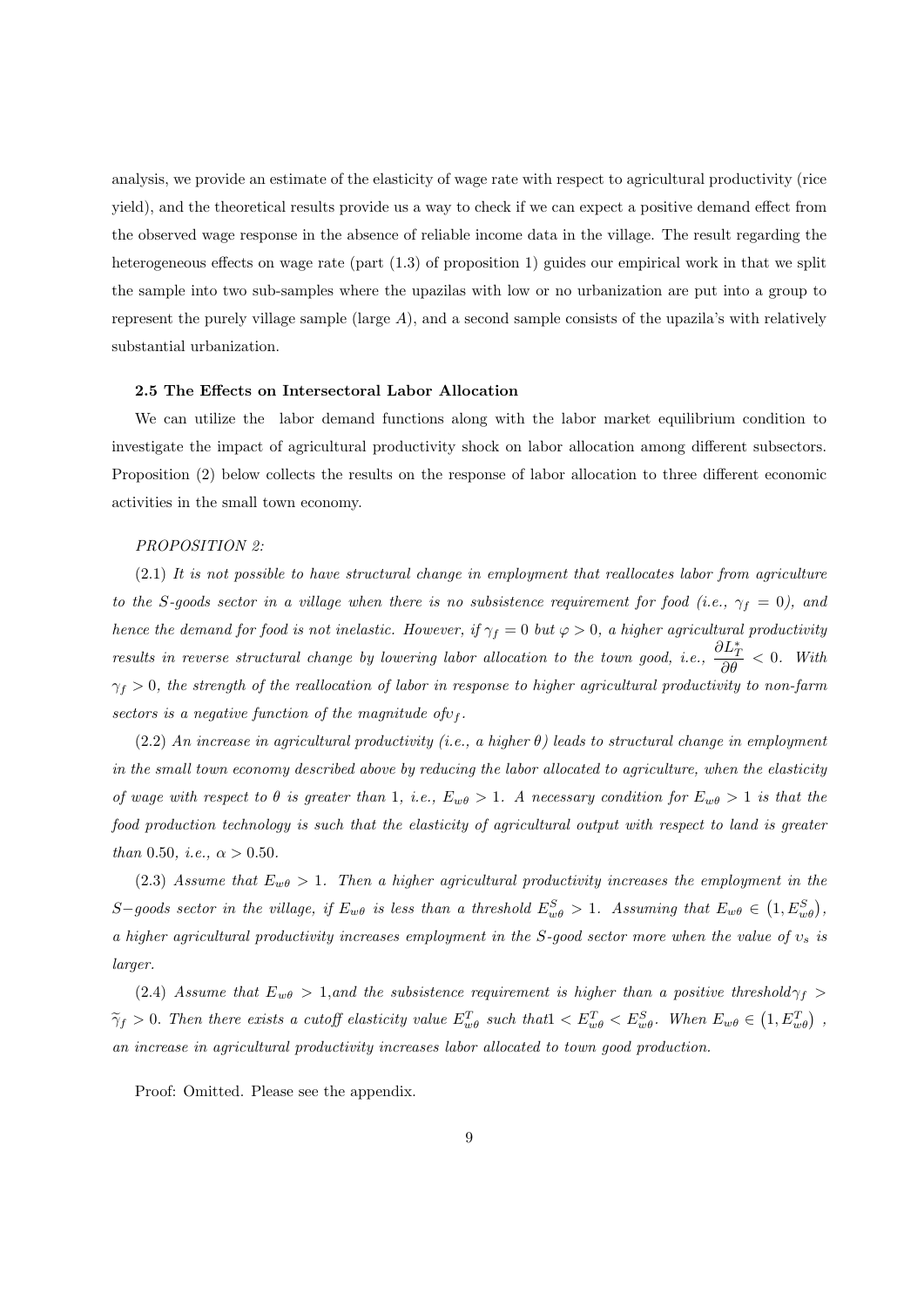# Discussion

To see that it is not possible to have structural change in employment that reduces employment in agriculture when  $\gamma_f = 0$ , consider the labor demand functions in equations (3) and (4). With  $\gamma_f = 0$ , we have  $L_f^*$  $L_S^*$  $=\Delta_1 v_s$  which is not affected by agricultural productivity shock  $\theta$  directly or indirectly through equilibrium wage  $w^*$ . So without  $\gamma_f > 0$ , it is not possible for agricultural productivity shock to affect labor allocation between food and S-good production in an upazila. However, allocation of labor between agriculture (food) and the town good can still be affected. Using equation (7), setting  $\gamma_f = 0$ , we can rewrite the labor allocation between food and T-goods sectors as:

$$
\frac{L_T^*}{L_f^*} = \Delta_3 \Delta_1 v_T + \frac{\Delta_3 \varphi Y^o}{w^* L_f^*} \tag{9}
$$

From equation (9), it is clear that labor allocation between food and the town good is affected by  $\theta$ even when  $\gamma_f = 0$ . An intuitive explanation of this effect is that a higher wage caused by a positive productivity shock increase the price of the town good and given  $Y^o$  reduces the demand for town good in the metropolitan area. This leads to labor reallocation from town good to food production, resulting in reverse structural change. We have

$$
\frac{\partial P_T^*}{\partial \theta} = (1 - \beta) \left(\frac{w}{1 - \beta}\right)^{-\beta} \left(\frac{r}{\beta}\right)^{\beta} \frac{\partial w^*}{\partial \theta} > 0
$$

It is obvious that when both  $\gamma_f = \varphi = 0$ , then the allocation of labor across three sectors  $(f, S, T)$  is not altered by a productivity shock in agriculture.

An important point that comes across from propositions (2.3) and (2.4) is that when part of the demand for the T-good comes from metropolitan city, the effects of agricultural productivity on employment growth in this sector will be limited at best. In contrast, for the goods which are produced exclusively for local consumption (S-goods), it is more likely that the demand effect generated by productivity growth help unleash significant employment growth.

The theoretical analysis brings into focus the role played by the values of  $E_{w\theta}$ ,  $\alpha$ ,  $\gamma_f$ , and  $\varphi$ . In the empirical analysis, we estimate  $E_{w\theta}$ , and available evidence provides us a plausible value for  $\alpha$ . It is important to appreciate that land  $(A)$  in our model denotes all non-labor inputs including land, and thus the value of  $\alpha$  is likely to be significantly larger than 0.50, a plausible value is 0.70.<sup>9</sup> If  $\alpha = 0.70$ , then  $(1 - \alpha)^{-1} = 3.333$  and  $\alpha (1 - \alpha)^{-1} = 2.333$ .

<sup>&</sup>lt;sup>9</sup>In green revolution areas, A includes seed, fertilizer etc. in addition to land. The share-cropper usually gets one third of the output when the landlord bears the costs for seed and fertilizer, thus putting  $\alpha = 0.6666$ .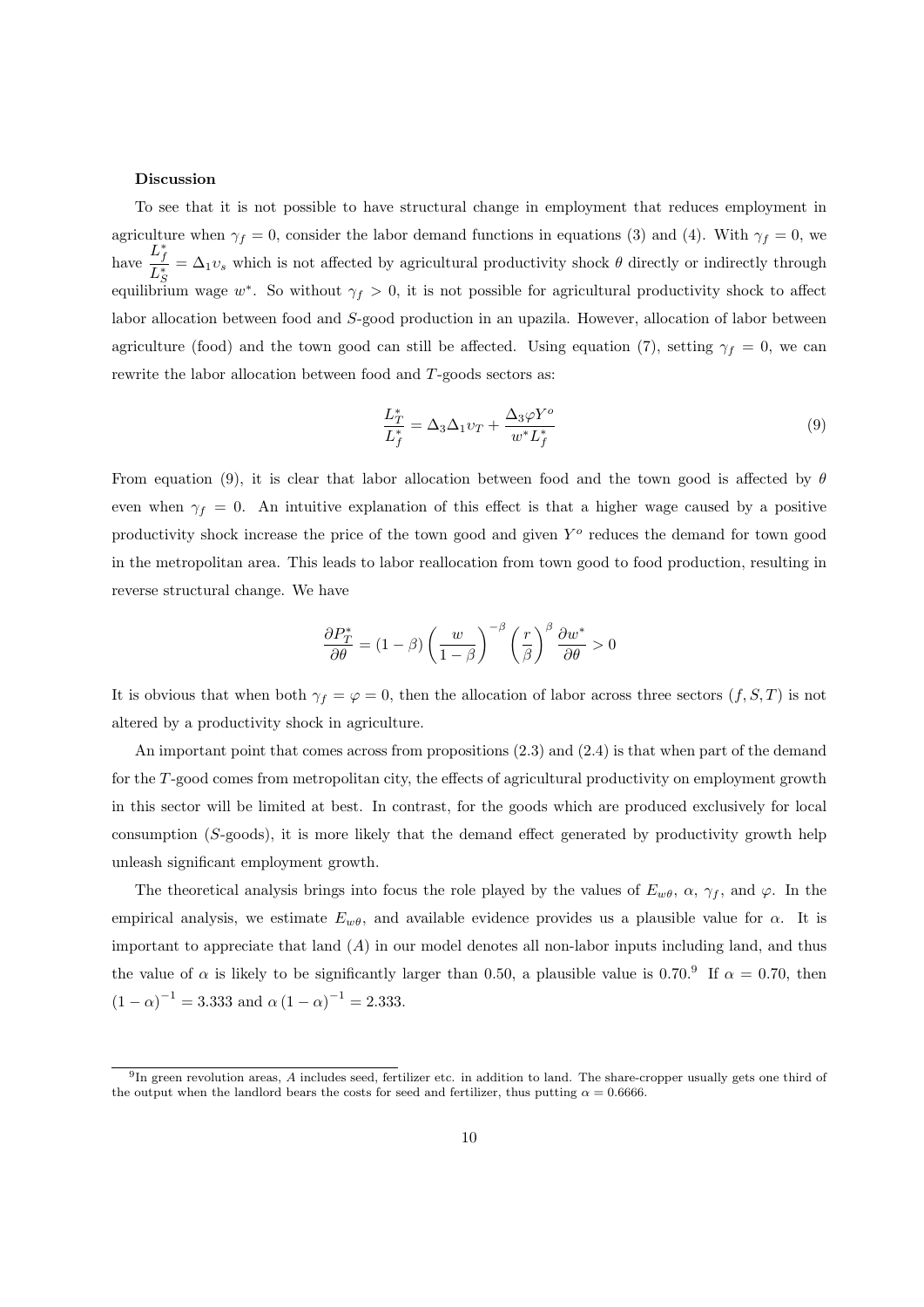#### 3. Empirical Strategy

To estimate the effects of agricultural productivity growth on non-farm employment, we use a panel data model:

$$
O_{ijt} = \rho_j + \rho_t + \pi \theta_{jt} + \Pi Z_{jt} + \varepsilon_{ijt}
$$
\n
$$
(10)
$$

where i indexes the outcome variables (e.g. employment, wage etc), and j upazila.  $O_{ijt}$  is the outcome variable i in period t for upazila j.  $\rho_j$  and  $\rho_t$  denote upazila and year fixed effects respectively.  $\theta_{jt}$  is the measure of agricultural productivity,  $Z_{jt}$  is a vector of upazila characteristics and  $\varepsilon_{ijt}$  is the error term. Estimation of the impact of agricultural productivity on non-farm employment however presents challenges. Unobserved upazila characteristics (e.g., proximity to a river) may attract firms into an upazila (due to ease of transport) and also affect agricultural productivity (due to availability of water for irrigation) positively. In cross-section OLS regressions, one might thus attribute this correlation to agricultural productivity growth. We use upazila fixed effects  $\rho_j$  remove any time invariant but unobserved regional effects, including geographic and persistent agro-climatic factors such as soil quality. The year fixed effects  $(\rho_t)$  control for any macro economic and international shocks (including commodity price shocks) that may have affected both agricultural productivity and outcomes of our interest.<sup>10</sup>

For the estimation of equation (10), the upazila level unmeasured fixed factors are removed by demeaning all variables in the regression. Such de-meaning however may lead to attenuation bias as it magnifies any measurement error in agricultural productivity variable (rice yield). To remedy this potential source of bias, we implement an instrumental variable approach. Following a large literature (Foster and Rosenzweig (2004), Adhvaryu, Chari and Sharma (2013)), agricultural productivity is measured by rice yield as rice is the predominant subsistence and cash crop in Bangladesh. We use rainfall shock as an instrument for rice yield. Rainfall is found to affect agricultural yields in both developed and developing countries and hence used widely as an instrument for agricultural yields (Foster and Rosenzweig (2004), Adhvaryu, Chari and Sharma (2013), Bruckner(2012)). To be precise, we use deviation of current rainfall from its long term average as an instrument. The long term average rainfall is defined as the average rainfall over a 30 year period from 1960 to 1990.

In the empirical analysis, we follow a two step procedure: first, we run a reduced form regression of an outcome variable (for example, formal non-farm employment in T-good production) on the instrument, and second, a reduced form regression of the productivity measure (yield per acre) on rainfall deviation. This two-step procedure based on reduced form regressions has some important advantages in our application. First, given the focus of our analysis is on the effects of productivity increase in agriculture, one can

 $10$ The year fixed effects will control for any general equilibrium effect common to all households (e.g. prices) also.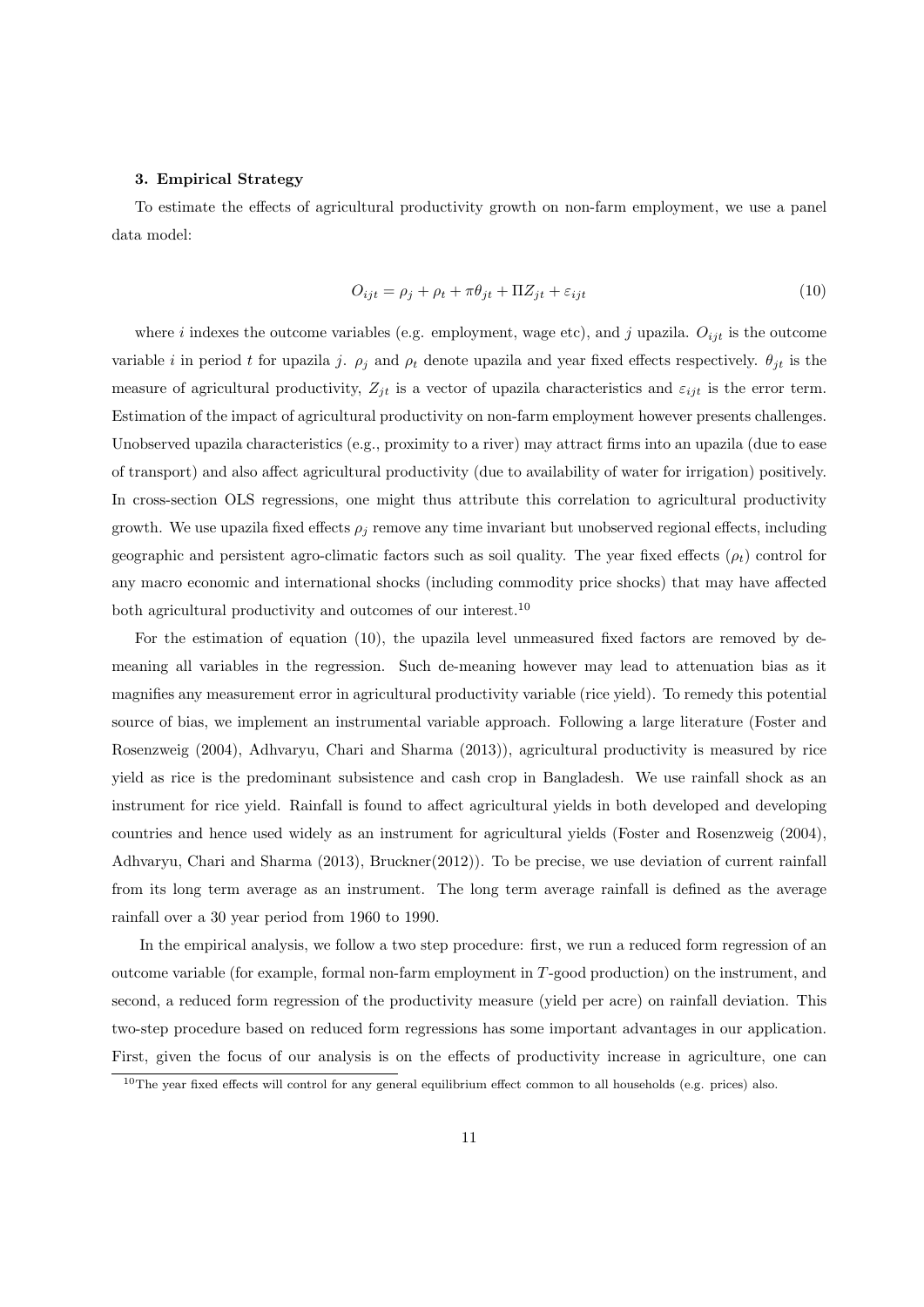plausibly interpret the variations in rainfall as variations in the parameter  $\theta$  in the model. Second, with crop yield as the measure of agricultural productivity, and rainfall as an instrument, the reduced form estimates of rainfall on outcome (employment) provide evidence on the existence of a causal effect of higher crop yield on the relevant outcome which is not subject to weak instrument bias (Chernozhukov and  $Hansen(2008))$ .<sup>11</sup> Third, by imposing exclusion restriction on the rainfall shock, we can derive instrumental variables estimates of the causal effect as the ratio of the two reduced form estimates.<sup>12</sup>

We estimate the following reduced form regressions:

$$
O_{ijt} = \rho_j + \rho_t + \pi_1 R_{jt} + \Pi_1 Z_{jt} + \varepsilon_{ijt}
$$
\n
$$
(11)
$$

$$
V_{jt} = \eta_j + \eta_t + \pi_2 R_{jt} + \Pi_2 Z_{jt} + \nu_{jt}
$$
\n(12)

where  $R_{jt}$  is the deviation of annual rainfall from its long term average in upazila j and  $V_{jt}$  is the measure of productivity. The deviation is defined as the difference between log of current rainfall from log of its long term average. Thus our empirical model with upazila and year fixed effects provides estimates of the impact of rainfall shock on the growth of outcome variables. A positive coefficient of rainfall ( $\pi_2 > 0$ ) for instance in the yield regression means that an increase in rainfall over its long term average level (a positive rain shock) increases rice yield.

To ensure that rainfall primarily captures variation in agricultural productivity, we include an appropriate set of controls in  $Z_{it}$ . A potential concern in our context is that rainfall may be correlated with growth in non-farm employment for factors unrelated to agricultural productivity, and hence may not be reflecting the impact of agricultural productivity. For example, upazilas located near large urban centers are likely to attract large firms producing manufacturing and services (Fafchamps and Shilpi (2003) and (2005), Emran and Shilpi (2012), Deichmann et al (2008)). When these areas happen to have higher rainfall as well, then we may observe a positive correlation between rainfall and share of non-farm employment in an upazila which has little to do with agricultural productivity. To address this concern, we take two steps. First, all upazila' located in the two metropolitan areas (Dhaka and Chittagong) are excluded from the sample, Second, we provide strong evidence that in our data rice yield is positively affected by rainfall. In addition, we include travel time from the upazila center to the nearest of the two main metropolitan cities (Dhaka and Chittagong) as a control in the regressions. Travel distance to the nearest metropolitan city also serves a second purpose; it controls for heterogeneity in the price of T- good, faced by a

<sup>11</sup>We, however, emphasize that the main results of this paper do not depend on the exclusion restriction on rainfall; what we need is that rainfall affects productivity significantly.

<sup>&</sup>lt;sup>12</sup>Moreover, the reduced form estimates of the effects of rainfall on the outcome variables such as non-farm employment are of interest on their own; for example, they provide us evidence on the potential benefits of increased irrigation investment on the rural non-farm economy.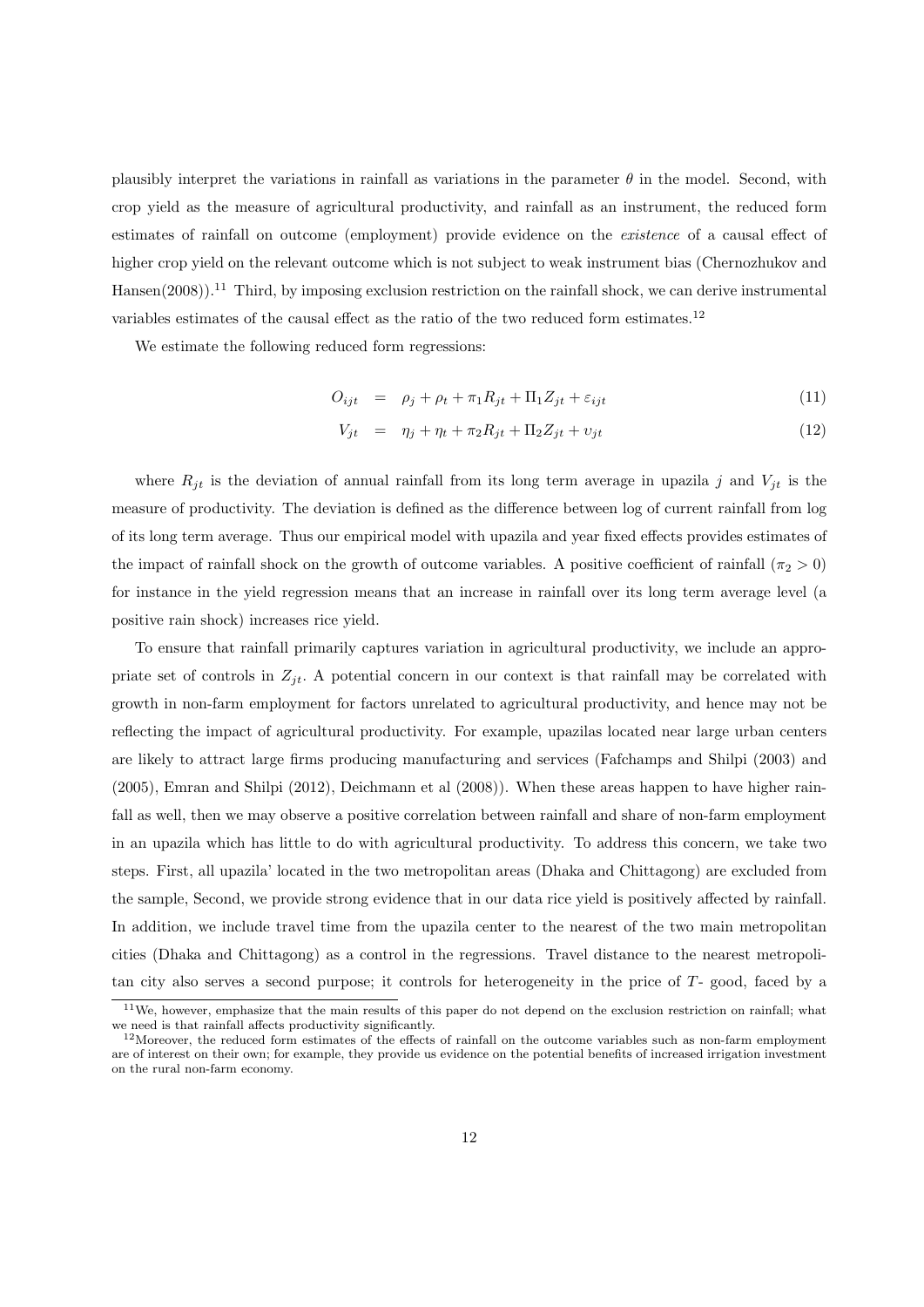metropolitan consumer (denoted as  $P_T(1+d)$  in the model). A second concern is that some non-farm activities may be susceptible to rainfall directly. For instance, construction employment may rise with higher rainfall if rainfall leads to flooding and destruction of housing and infrastructure. Flooding and destruction may also lead to a negative correlation between rainfall and non-farm employment growth if it disrupts production activities of firms. We include a dummy for floodplain in the regressions to control for such possible adverse effects. An important advantage of our empirical approach is that we can use upazila fixed effects to purge off the additive effects of all time-invariant confounding variables. Since both travel time and the floodplain dummy are time-invariant, their additive effects are taken care of by upazila fixed effects. We take a conservative approach, and allow for time varying effects of these variables, and include interactions of these variables with the time trend in the empirical model. As additional control for time varying heterogeneity across upazilas, we include proportion of household with electricity as a control variable. To capture changes in labor endowment, we control for upazila population, total active labor force, and proportion of active labor force with secondary or above education (human capital). This makes the empirical model consistent with the theoretical assumption of a fixed labor endowment (i.e., insignificant labor supply response to productivity shock in agriculture), and enables us to focus on structural change in employment through labor reallocation.<sup>13</sup> To account for any agglomeration externalities that may affect firm location, we control for upazila population in 1991 interacted with time trend (initial condition) and the share of urban households in total households in the upazila as an indicator of agglomeration economy. <sup>14</sup> A final issue for the empirical specification is that rainfall is expected to have significant effect on rice yield only if a upazila has significant agricultural production (i.e., A is not too small in our model). Since we exclude upazilas located in two main metropolitan areas from our sample, this is not an issue with our samples. An important insight from the theoretical analysis is that the effects of rainfall on wage is likely to be stronger when the share of agriculture is higher in the upazila economy. Accordingly we carry out empirical analysis for two different samples: a "rural sample" and a "small town sample" which are defined in the data section.

#### 4. Data

To test the hypotheses regarding the effects of agricultural productivity growth on wage and the structure of employment, we combine three different data sources to construct an upazila (subdistrict) level panel data set covering the period 2000 to 2009/2010.

A primary source of employment data in Bangladesh is the population censuses (1990, 2000 and 2010).

<sup>&</sup>lt;sup>13</sup>In an economy with growing labor force, a second source of structural change is allocation of new labor to the nonfarm activities, which is not the focus on this paper.

 $14$ Our empirical results are robust is we instead use finer controls of agglomeration economies such as area share in total industry employment in 1991.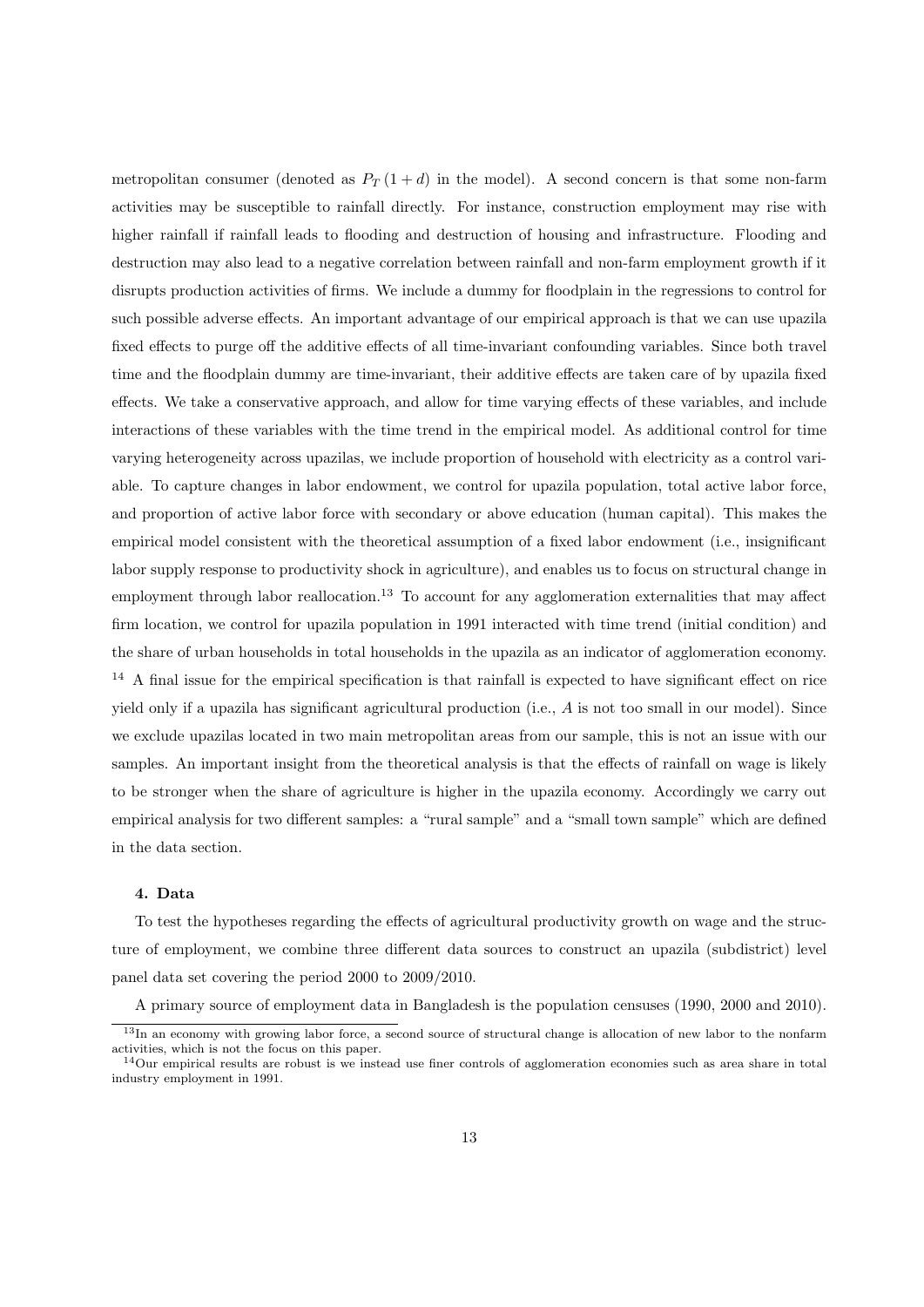The census unit records are publicly available for 10 percent of population in 1990 and 2000, and for 5 percent in 2010.<sup>15</sup> The unit record data contain employment records of all household members.<sup>16</sup> We define total employment level in each activity from these unit records using appropriate weights. The total employment defined from census data includes employment in both large and small firms, with the large firms in manufacturing and services producing the T-good and the small firms producing the S−good in our model. The population census contains a aggregated industrial classification of employment (top level). Specifically, 2010 census distinguishes only between agriculture, manufacturing and services activities, and large and small firms cannot be distinguished. We thus use this data to understand the effects of agricultural productivity on all firms (farms) without any distinction between large and small firms.

Data on employment in large scale formal non-farm activities (corresponding to  $T$ -good in the model) are drawn from three rounds of economic censuses (2000, 2006 and 2009). The economic census provides a detailed list of all firms engaged in industrial and services activities (at 4-digit level) with number of employees more than 10. These relatively larger firms are mostly registered, and tend to better quality manufacturing and services to meet demand in larger markets. The larger is the firm size, the greater is the possibility that it produces goods and services for a wider geographical area. This data are useful in two ways. First, we use them to estimate the effects of agricultural productivity on large scale manufacturing and services. A comparison of the estimates on all firms (farms) from population census with the estimates for large firms from economic census help us to analyze possible differential effects across firm size. Given that this data are available at a 4-digit level, we rely on then to perform disaggregated analysis of employment (for example, in construction, education, health etc).

The productivity growth in agriculture is measured by growth in crop yields. Rice (paddy) is the predominant crop in Bangladesh, of which three different types (Boro, Aman and Aus) are grown.<sup>17</sup> The official source of agricultural statistics provides yield data at the district level, but the data are at aggregate level with limited coverage.<sup>18</sup> Another source of yield data is the community part of the Household Income and Expenditure Surveys (HIES) (2000, 2005, 2010). We define rice yield per acre as the average of yields of boro, aman and aus rice reported in the village/community part of HIES. The upazila (subdistrict) level rice yield are the average over villages surveyed within an upazila. Since the number of villages within upazila is not large, these upazila level estimates of rice yield may involve significant measurement error. However, it is reassuring that the yield growth from the HIES data show estimates comparable to that

<sup>15</sup>The sample sizes are 10.6, 12.4 and 7.2 million individuals in 1990, 2000 and 2010 censuses respectively.

 $16$ Total numbers of employment records in census data are 3.1, 3.5 and 2.1 million for 1990, 2000 and 2010 censuses respectively.

<sup>&</sup>lt;sup>17</sup>High yielding variety of Boro rice now accounts for more than half of rice production  $(56\%)$ . Aman is the next important crop accounting for 44% of rice production. Yields of both of these varieties are much higher than Aus.

<sup>&</sup>lt;sup>18</sup>These data are reported at old (and much larger) district level – there are about 20 old districts. With newly created districts, there are now 64 districts in Bangladesh. These data are drawn from Statistical Yearbooks.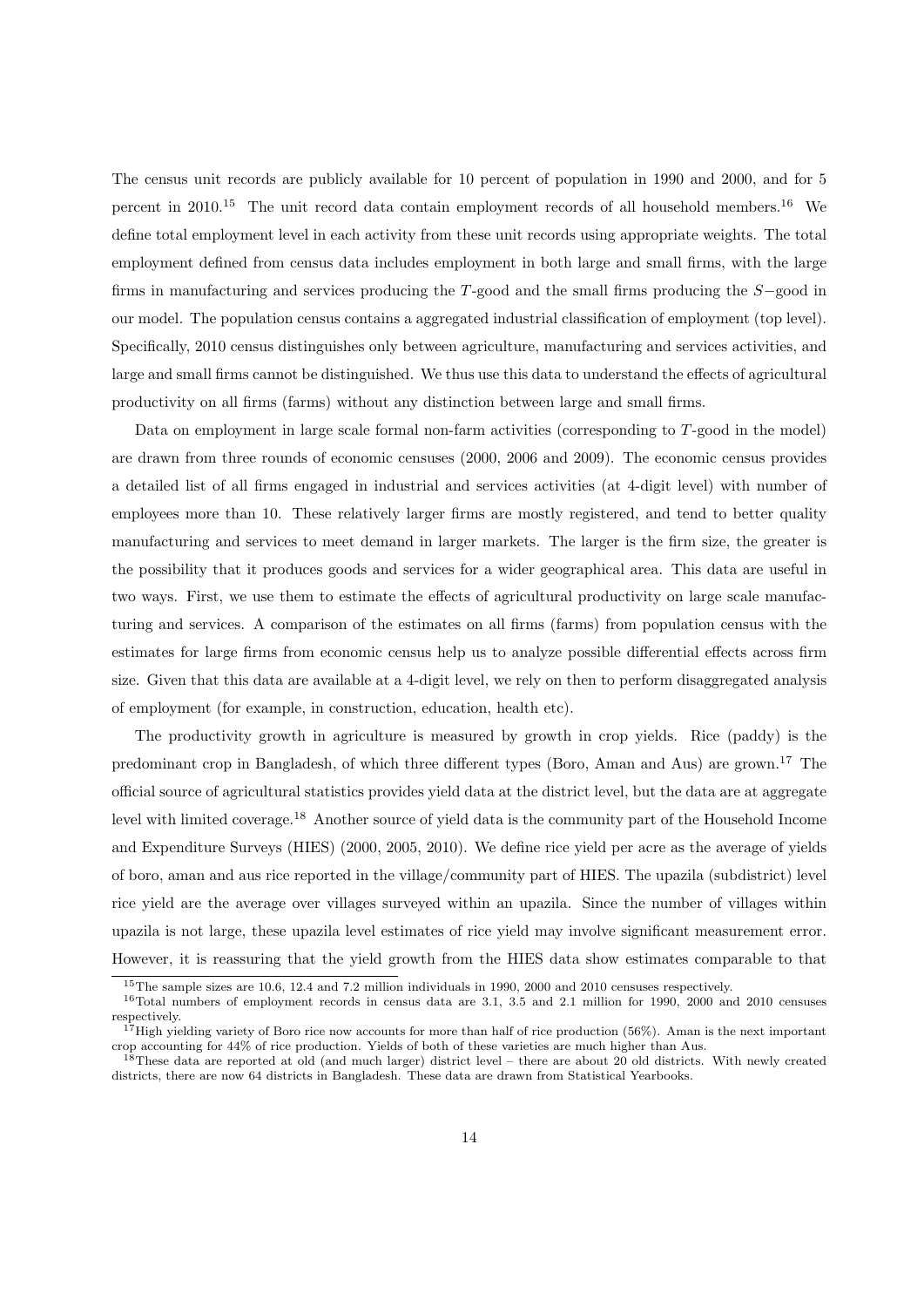from the official estimates during the decade of 2000.

The rainfall data are taken from Bandyopadhyay and Skoufias (2012). The original data on rainfall come from the Climate Research Unit (CRU) of the University of East Anglia. The CRU reports estimated monthly rainfall for most of the world at the half degree resolution from 1902 to 2009. The CRU method combines weather station data with other information to arrive at the estimates.<sup>19</sup> To estimate the subdistrict (upazila/thana) level rainfall from the CRU data, Bandyopadhyay and Skoufias (2012) uses area weighted averages.<sup>20</sup> Travel times to metropolitan cities were computed using GIS software and road network from mid-1990s. Data on agro-ecological zones are drawn from the Bangladesh Water Board database.

Over the years, a number of larger upazilas were split to form new upazilas, thus increasing the total number of upazilas from 486 in 1990 to 507 in 2000 to 543 in 2010. We use upazila maps to identify the borders of upazilas overtime and matched all upazilas in 2000 and 2010 to 1990 upazilas. The upazila level panel is defined using 1990 upazila boundaries. To define estimation sample, we take out the upazilas that are located in the two main metropolitan cities (Dhaka and Chittagong), leaving us with a sample of 464 upazilas. We divide the upazilas into two sub-samples on the basis of share of urban in total upazila population in 1991. The median share of urban population in upazila population was 11 percent in 1991. Our "rural sample" consists of 232 upazilas which had less than 11 percent of population classified as urban. The STE sample comprises of the other 232 upazilas with urban share higher than 11 percent.

Table 1 provides the summary statistics for all upazilas in our sample over the years. The population censuses indicate strong employment growth in overall non-farm sector.<sup>21</sup> Total employment in non-farm activities grew at an annual rate of 8.6 percent between 2000 and 2010. Total manufacturing employment posted an annual growth of 18.5 percent during this period. Services employment grew by 6.8 percent. Between 2000 and 2009, employment in firms with more than 10 employees has grown at an annual rate of 5.7 percent, according to the economic censuses. Among the large firms, growth in manufacturing employment has been quite robust at 5.1 percent compared with a 2 percent growth in services employment. A comparison of employment composition shows that employment in small firms (10 or fewer employees) accounts for more than three-quarters of total employment in non-farm sector. Interestingly, the share of employment in larger firms in total non-farm employment declined from 0.22 in 2000 to 0.17 in 2010.

 $19$  Previous versions of the CRU data were homogenized to reduce variability and provide more accurate estimation of mean rain at the cost of variability estimation. The version 3.1 data is not homogenized and thus allows for better variability estimates. The estimates of rainfall near international boundaries are not less reliable as compared with those in the interior of the country, as the CRU estimation utilizes data from all the weather stations in the region.

<sup>&</sup>lt;sup>20</sup>For example if an Upazila/thana covers two half degree grid cells for which CRU has rainfall estimates, then upzila/thana rainfall is estimated as the average rainfall of the two grid-cells, where the weights are the proportion of the area of the upazila/thana in each grid-cell. For details, please see Bandyopadhyay and Skoufias(2012).

 $^{21}$  According to census data, share of non-farm employment in total employment increased from 0.475 in 2000 to 0.53 percent in 2010. The total labor force during this period increased by an annual rate of 2.05 percent from 35 million to 42.5 million.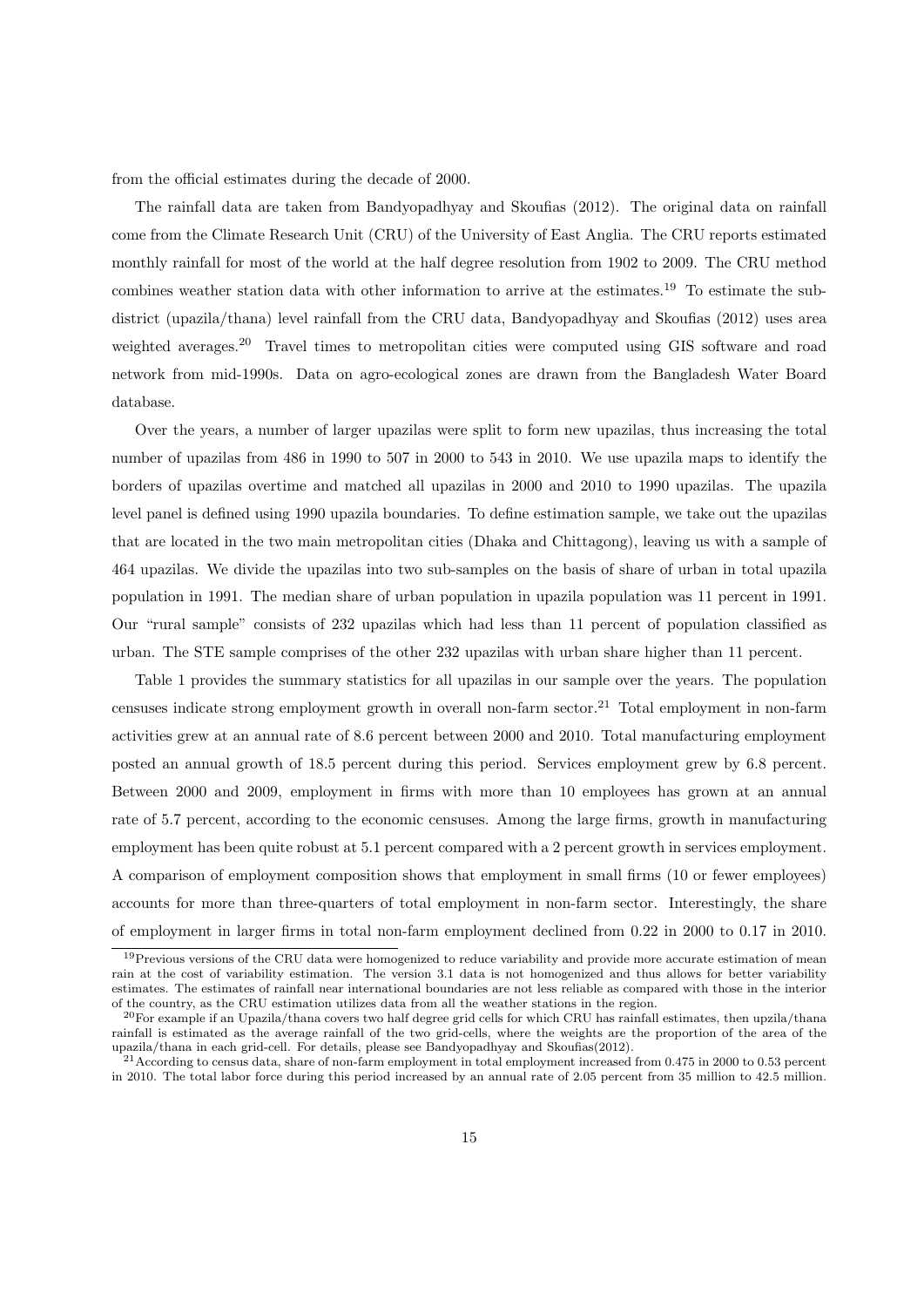While about 25 percent of all employment is in manufacturing in 2010, the share of manufacturing in total employment of large firms is much higher (43 percent in 2009). This is expected as few services enterprises are large in size. Larger services enterprises appear to be more concentrated in the provision of health (hospitals, clinics etc) and education (schools) (Table 1). A comparison of summary statistics between our rural and STE samples confirms that most larger firms are located in STEs. These firms tend to serve larger markets compared with firms in rural sample which are smaller and serve mainly local markets.

The summary statistics in Table 1 indicate substantial growth in rice yield between 2000 and 2010. Average rice yield per acre has grown by an annual rate of 3.8 percent. This growth rate is consistent with about 3.7 percent growth in agricultural GDP during the same time.<sup>22</sup> There has been substantial expansion of irrigation during the decade as well -from 61 percent in 2000 to 69 percent in 2010. The standard deviation estimate (Table 1) shows that there are considerable variations in rice yields across upazilas. Among other variables, access to electricity by households improved considerably during the decade (6.5 percent annual growth rate).

#### 5. Empirical Results

In this section, the main empirical results are presented sequentially. All outcome variables as well as rainfall are expressed in logarithms. All regressions include upazila and year fixed effects. All standard errors are corrected for correlation in the error term within the upazila.

# 5.1 Rainfall, Agricultural Productivity, and Agricultural Wage

We begin by presenting evidence on rainfall shock's impact on agricultural productivity. Table 2 reports the results from OLS regressions where log of rice yield is regressed on deviation of rainfall after controlling for upazila and year fixed effects. Column (1) shows the estimate when no other explanatory variable is included in the regression. The specification in column (2) includes the full set of upazila level controls as discussed in empirical strategy section (Section 3). The first panel reports results for the STE sample and second for the rural sample. The evidence from both specifications shows statistically and numerically significant impact of rainfall shock on rice yield in rural and STE samples. The estimated coefficients imply an increase in yield growth due to a positive shock in rainfall over it's mean, with the impact marginally larger in the rural sample compared with STEs. This result is consistent with findings from a rich body of evidence accumulated by the agronomists and crop scientists that shows that rainfall is a major determinant of yield growth in rice in Bangladesh in last few decades (see, for example, Sarkar et. al. (2012)).

While positive rainfall shock increases rice yield, does it increase wage rate? We utilize HIES data on agricultural wage to examine the effect of rainfall shock. Note that the sample size for the wage

 $22$ Crop agriculture accounts for 56 percent of agricultural GDP and rice is the single most important crop in Bangladesh not only as a subsistence but also as a cash crop.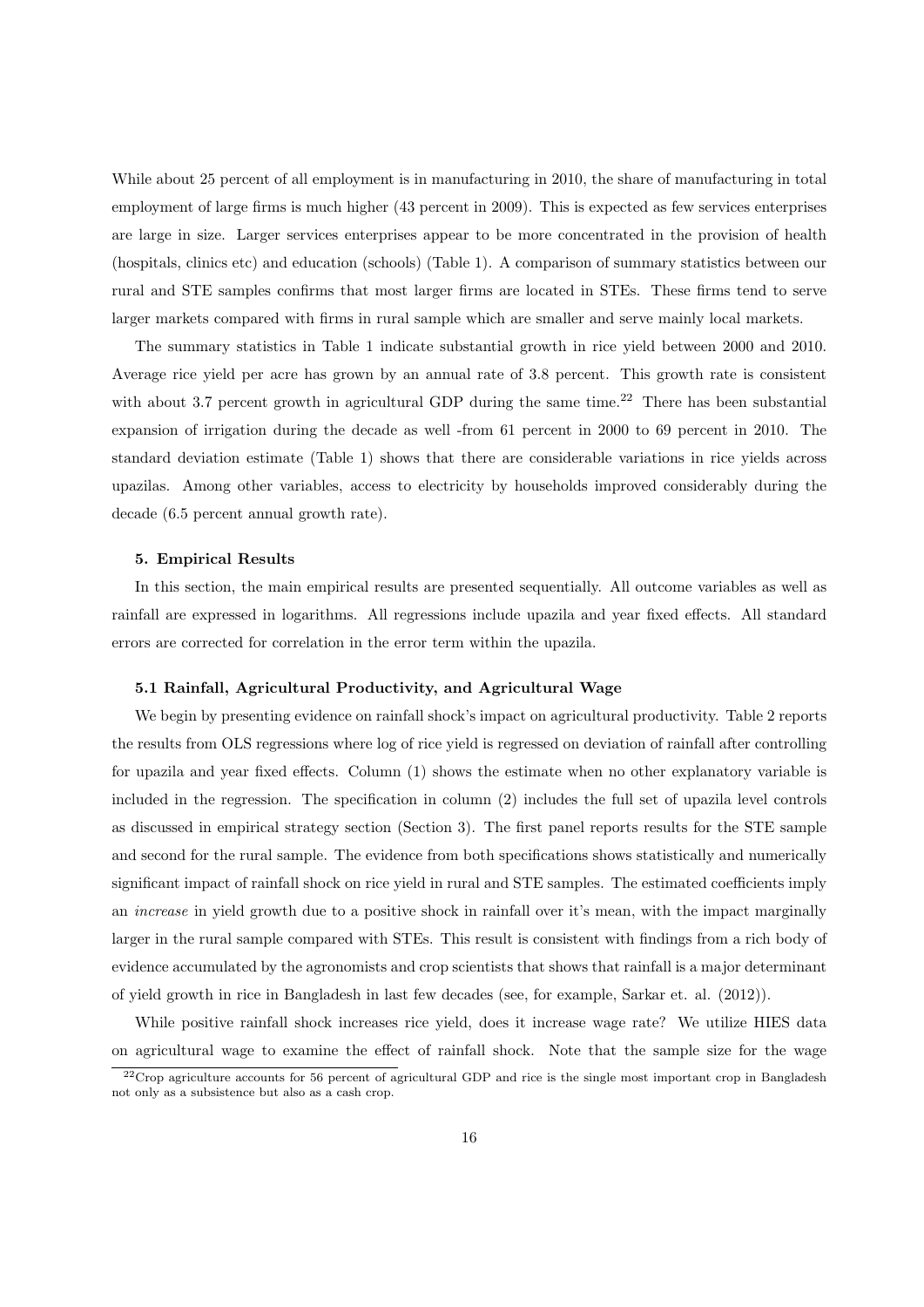regression shown in column (3) of Table 2 is somewhat smaller due to the fact that HIES – though nationally representative – does not cover all of the upazilas in our upazila level panel data sample used for columns (1) and (2). The results in column (3) show a statistically significant and positive impact of rainfall on agricultural wage in both samples. Interestingly, the wage response is larger in magnitude in the rural sample, consistent with the theoretical prediction that the wage response to productivity shock, under plausible conditions, is a positive function of the endowment of agricultural land (i.e., a higher A) (proposition 1). This evidence is reassuring as it confirms that the central channel through which agricultural productivity works in the theoretical model is in fact operative in the data.

The effects of rainfall on agricultural income can not be estimated directly, as reliable data on income are unavailable. We can, however, estimate the elasticity of wage with respect to productivity (rice yield) and exploit the theoretical insights to understand if the data supports a positive income effect (a higher  $Y^v$  in the model). Using the reduced form estimates from Table 2 (columns (1) and (4)), the implied elasticity of wage with respect to productivity are:  $E_{w\theta} = 1.47$  in small town sample, and  $E_{w\theta} = 1.82$  in the rural sample. Although we do not have a precise estimate of  $\alpha$ , the available evidence in the context of Bangladesh suggest that it is likely to belong to the interval  $\alpha \in [0.60, 0.70]$  (Hossain and Bayes (2009)). Thus  $(1-\alpha)^{-1} \in [2.5, 3.33]$ , thus satisfying the condition specified in proposition 1  $[E_{w\theta} < (1-\alpha)^{-1}]$ . Even if we assume a conservative estimate of 2.33, the estimates for  $E_{w\theta}$  in both the rural and STE samples imply that a positive productivity shock to rice yield would increase rural income, providing a basis for structural change in employment driven by Engel curve effect.

While a positive rainfall shock increases rice yield, for appropriate interpretation of the results, it is useful to understand whether this reflects only the impact of transitory weather shocks on farming. Though rainfall variations across upazilas and over time are expected to affect the yield directly, they are likely to affect long-term productivity differences by influencing investment in irrigation. In a cross-section regression, irrigation investment is negatively correlated with rainfall, as they are substitutes.<sup>23</sup> But over time, in the same upazila, irrigation expansion is positively correlated with rainfall, as irrigation investment starts in the drought prone areas and expands to the areas with more rainfall over time. Since we use a panel data model with upazila fixed effect, the rainfall shocks in our case would thus pick up irrigation expansion over time. The final column reports estimated effect of rainfall variations on the area irrigated in a specification with upazila fixed effects and other controls used in our main regressions. Though coefficient estimates lack statistical precision, they are positive in both samples. The estimated coefficient is large in magnitude in the rural sample. A positive coefficient on the rainfall variable in this regression provides suggestive evidence that irrigation expansion over our sample period has happened increasingly in areas

 $^{23}$ It is, however, important to appreciate that rainfall affects productivity even with irrigation (see, for example, ??). This is because of the simple fact that the marginal cost of irrigation water is positive, but it is zero for rainfall.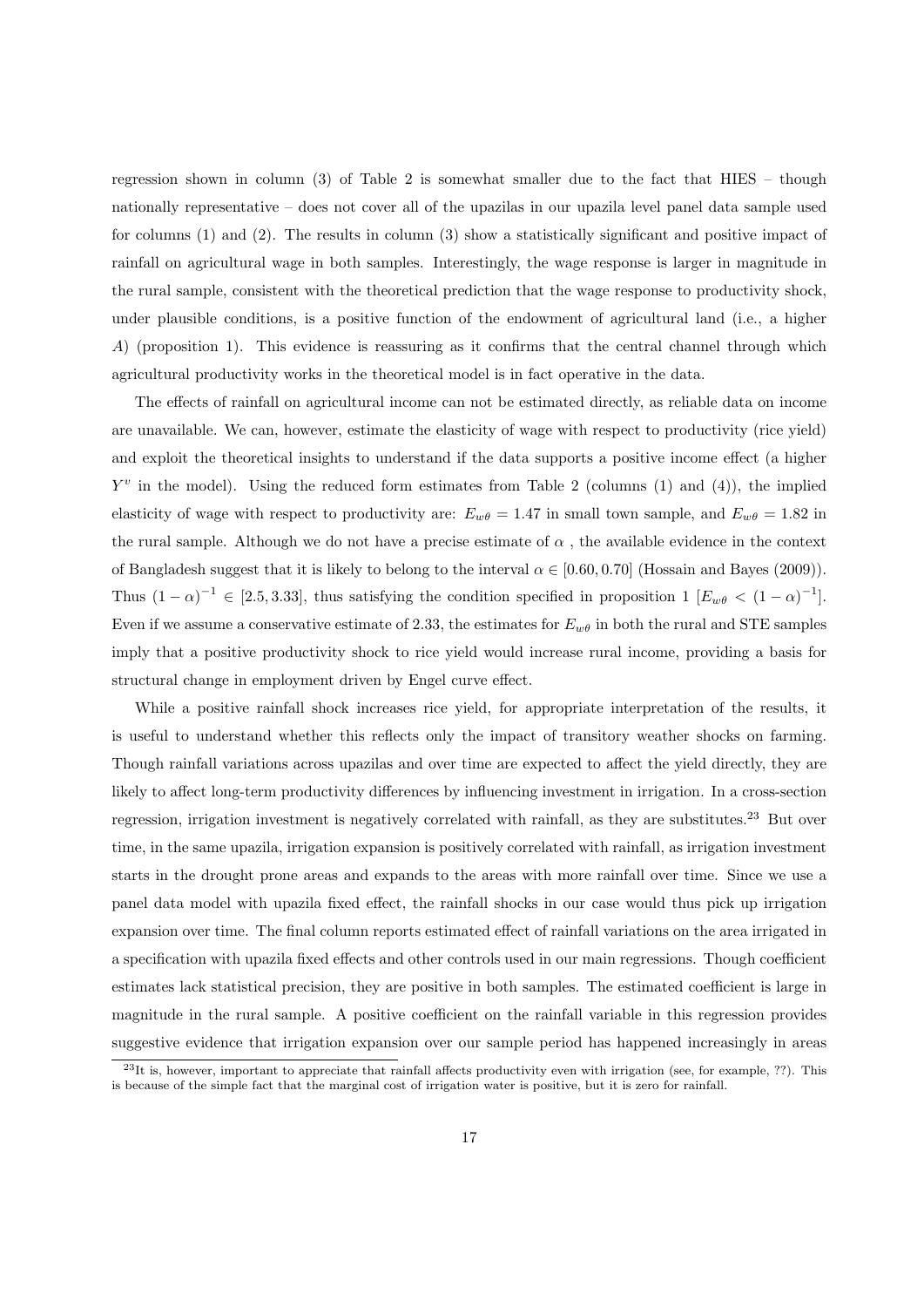with relatively higher rainfall.<sup>24</sup> We interpret this as evidence that though rainfall variable in our panel regressions captures mostly transitory shock in agriculture, it may also be capturing to some extent the diffusion of modern technology in farming over time. Note also that modern farming technology such as irrigation may also reduce risk by decreasing variability of yield even without increasing yields. The expansion of irrigation in Bangladesh allowed adoption of boro rice whose yields are significantly higher than other rice types (aman and aus).

Another issue in the IV interpretation of rainfall is that it may capture not only agricultural productivity shock but also resulting price changes. In a completely segmented rice market at the upazila level, a rainfall shock would affect the equilibrium rice price through income effect. However the rice market is the most developed and spatially integrated market in Bangladesh (see, for example, Hossain and Verbeke (2010)). A noted before, we control for the distance from an upazila to the metropolitan city markets, which captures spatial price dispersion due to transport costs. The theoretical model assumes that rice price is pinned down by the international market, and the available evidence on rice markets in Bangladesh clearly supports this assumption.

#### 5.2 Rainfall, Agricultural Productivity and Structural Change in Employment

With the evidence that a positive rainfall shock increases agricultural productivity and wage, with likely positive income effect, we now turn an analysis of the effects of rainfall shocks on intersectoral employment. The dependent variables in the employment regressions are all expressed in logarithms. All regressions include full set of regressors and upazila and year fixed effects.

The first three columns of Table 3 report the fixed effects regression results for employment by all firms (using population census data) and the last three for employment by large firms (using data from economic censuses). In order to facilitate comparison between economic census data on large firms and population census data on all firms, employment categories are kept at a fairly aggregate level distinguishing only between manufacturing and services.<sup>25</sup> The top panel reports results for the STE sample and bottom for the rural sample. The number of periods in census panel data is 2 and economic census is 3. This is because 1990 census data are used to define initial characteristics of upazilas and economic census has an additional data point for 2006 which is a non-population census year.

## Evidence on All Firms (Irrespective of Size)

The evidence in first three columns on all firms shows an interesting pattern: the estimated effect of a positive rainfall shock is positive and statistically significant on the manufacturing and services sectors,

<sup>24</sup>Historically, irrigation is adopted first in drier regions in Bangladesh resulting in a negative correlation between area irrigated and rainfall in the cross-section data. However, expansion of irrigated areas happened increasingly in high rainfall areas – as confirmed by our panel regression result.

<sup>25</sup>Census data do not provide employment information at disaggregate level for 2010.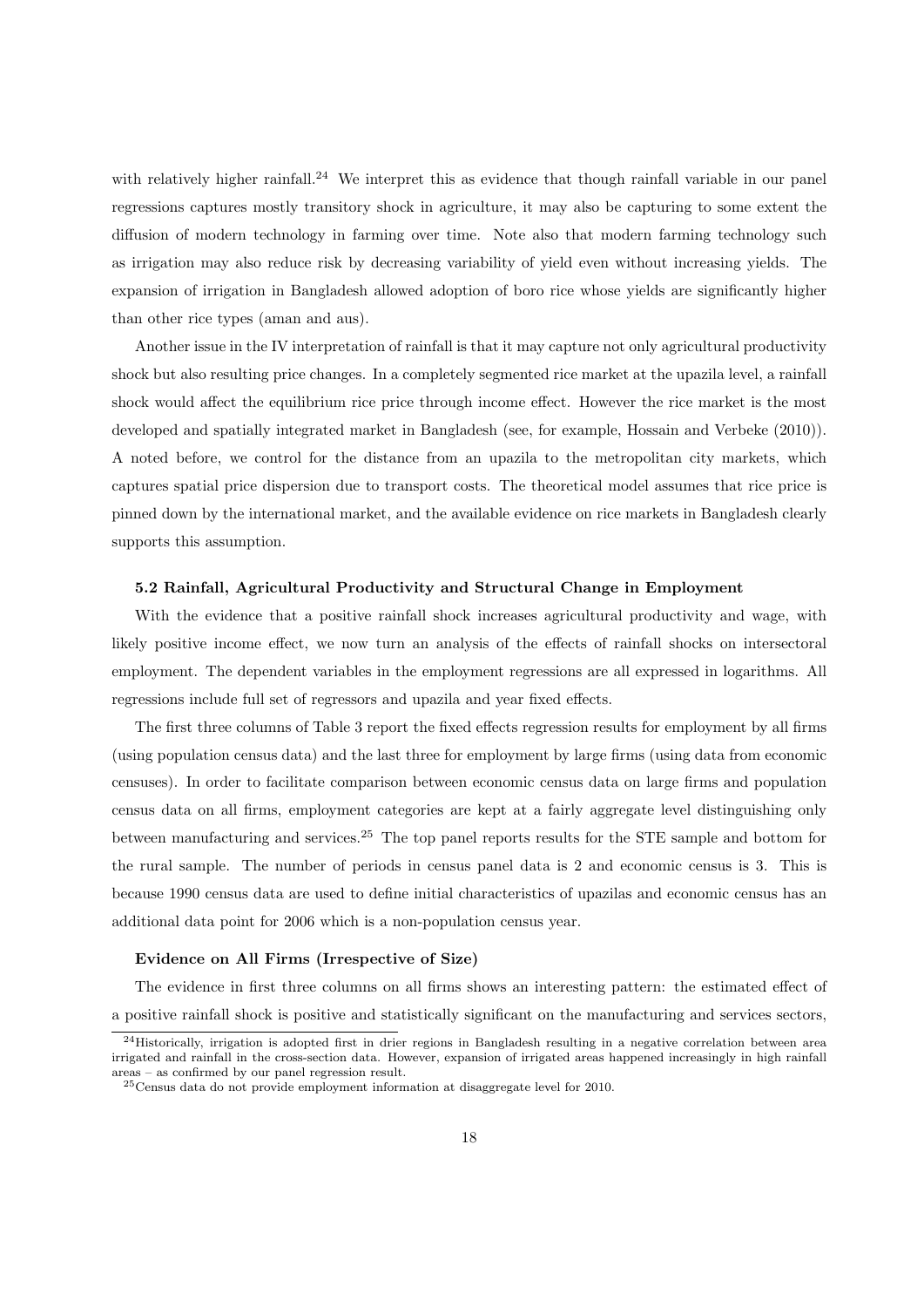while the effect is negative on agricultural employment, although it is not statistically significant at the 10 percent level. This pattern of estimates is observed in both the rural and the STE samples, with the magnitude of the effect larger for manufacturing and smaller for services in the case of rural sample. The negative effect on agriculture, although imprecisely estimated, suggests labor reallocation away from farming. Note that according to the theoretical analysis, given a labor endowment  $L$ , a higher agricultural productivity results in labor reallocation away from agriculture when  $E_{w\theta} > 1$ . Given that the estimates of  $E_{w\theta}$  in rural and STE samples are 1.82 and 1.47 respectively, the theory predicts a more robust negative effect on agricultural employment. One possible explanation is that the controls we use for changes on labor endowment over time are less than perfect, and thus the negative effect on agricultural employment is diluted by growing labor force.

The evidence from population census data suggests that agricultural productivity growth leads to structural change in employment in favor of manufacturing and services sectors, but we do not know if this structural change also entails employment growth in large (formal) enterprises. To understand whether agricultural productivity increase leads to labor reallocation in favor of large scale (formal) firms, we take advantage of the economic census data.

#### Evidence on Large Manufacturing and Services Firms (Economic Censuses Data)

The estimates for manufacturing employment in large firms are reported in column (5) of Table 3, and the results suggest a statistically significant positive effect of rainfall in the STE sample, but no effect in the rural sample. The fact that there is no significant effect on manufacturing in the rural sample is especially striking when compared to the estimate for all firms in column (1) where the effect is both statistically significant at the 1 percent level and numerically large. Taken together, the estimates in columns (1) and (5) suggest that agricultural productivity growth in predominantly rural upazilas reallocate labor from agriculture to small scale manufacturing firms producing locally consumed low quality S−good. Given the fact that the wage response to agricultural productivity growth is larger in magnitude in the rural sample, the results on the rural upazilas are consistent with a scenario where the demand for manufacturing S–goods is much stronger than that for manufacturing T–goods (i.e.,  $v_s > v_T$ ), and the weak demand effect is more than offset by a strong wage response to productivity growth in the case of T−goods sector. In contrast, in the small town sample, a higher agricultural productivity results in a very strong growth in employment in large scale manufacturing. A comparison of the estimated effects of rainfall shock on all manufacturing firms and the large manufacturing firms in the STE sample shows that the employment growth in large firms is more than four times of that in all firms (i.e., large and small firms combined together). This implies that employment growth in small firms in STE sample is weak at best. The contrasting effects on large scale manufacturing in rural and STE samples suggest that when the wage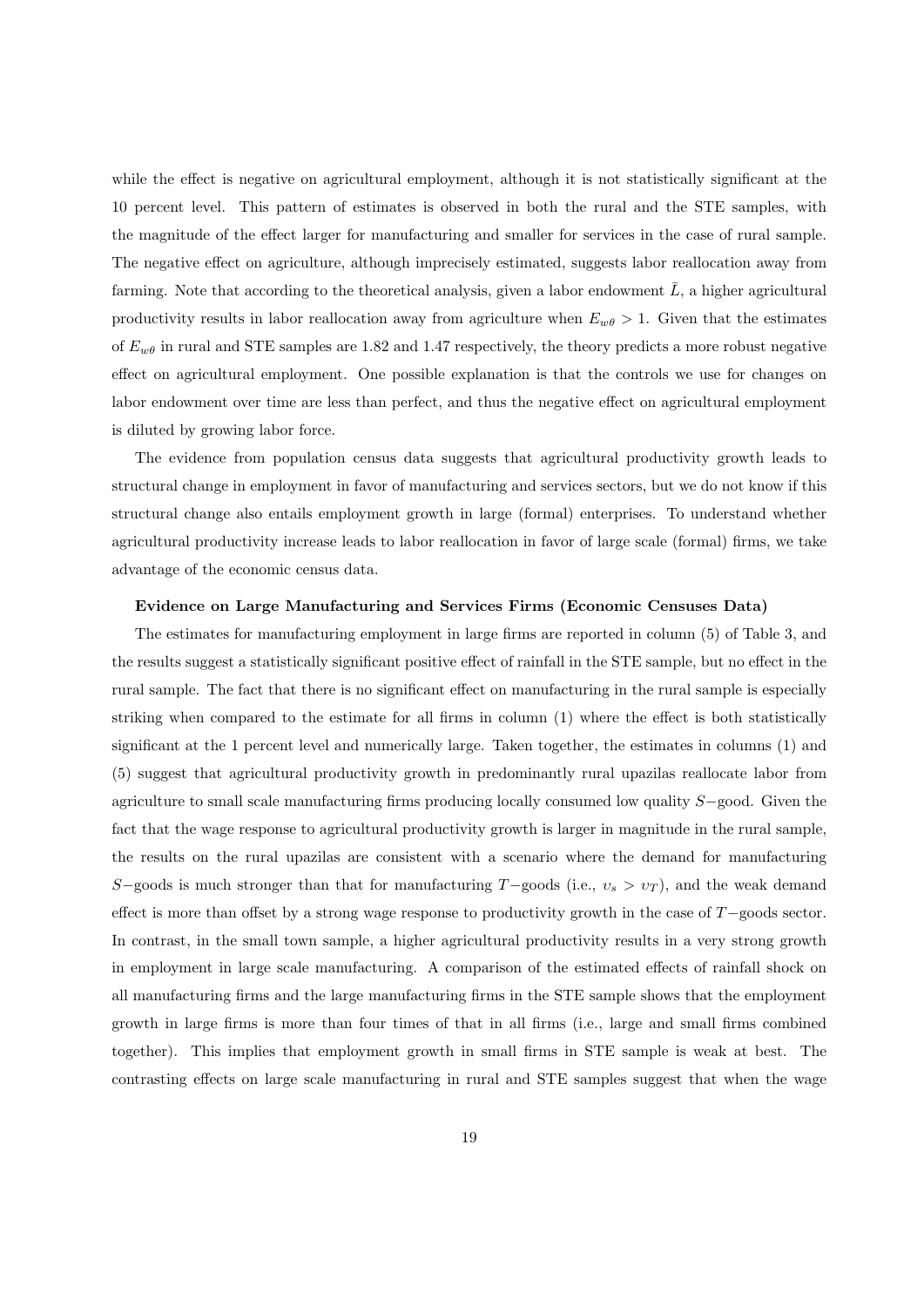response is high enough, it may discourage large firms in locating production in an upazila, consistent with the findings of Rosenzweig and Foster (2004) in the context of India. The negative wage effect can dominate the choices of large manufacturing firms when the T−good is effectively a tradable good, but the evidence that in the STE sample employment response in T−good (manufacturing) sector is strong rejects the assumption of a tradable T− good.

For services employment in large firms, the estimated coefficient is positive and statistically significant in both the rural and STE samples, but the magnitude of the effect in the STE sample is almost twice that in the rural sample. Thus the effects of agricultural productivity growth seems to be especially potent in those upazilas where the small towns are located. In the rural sample, the estimate for large scale (formal) services is in sharp contrast to that for large scale manufacturing, when a comparison is made with the corresponding estimates for all firms in columns (1) and (2) using population census data. The estimate for employment in large scale services firms in the rural sample is much larger in magnitude (1.50) compared to the estimate for all firms in the services sector in column (2), while the relative magnitudes are reversed in the case of manufacturing. The evidence that the growth in large scale firms in services sector is favorably affected by higher agricultural productivity irrespective of whether there is a small town in the upazila. This probably reflects the fact that formal health and education services are effectively nontradables and also enjoy more income elastic demand. We explore the effects on large scale health and education services in greater depth below.

Our results are partly consistent with findings from Foster and Rosenzweig (2004) for India. Using village level data, Foster and Rosenzweig (2004) find that agricultural productivity growth has negative effect on number of factory workers and positive effect on employment in services. Our evidence that there is no significant effect of agricultural productivity growth on large manufacturing employment in the rural sample, but employment in large scale services increase substantially is consistent their findings. However, using the STE sample, we find that agricultural productivity growth can have strong positive effect on large scale manufacturing when the villages are located in an upazila with a small town. Thus the conclusions depend critically on the sample used. In a related contribution, using district and state level data from India, Adhvaryu, Chari and Sharma (2013) on the other hand find factory employment to be affected negatively by negative productivity (rainfall) shock which is consistent with our evidence from the STE sample. The results in Table 3 thus highlight the need for making a distinction between large and small firms, and the importance of focusing on geographical areas beyond the villages. Indeed ignoring the STEs would lead to a gross underestimation of the positive effects of agricultural productivity shock on structural change in employment.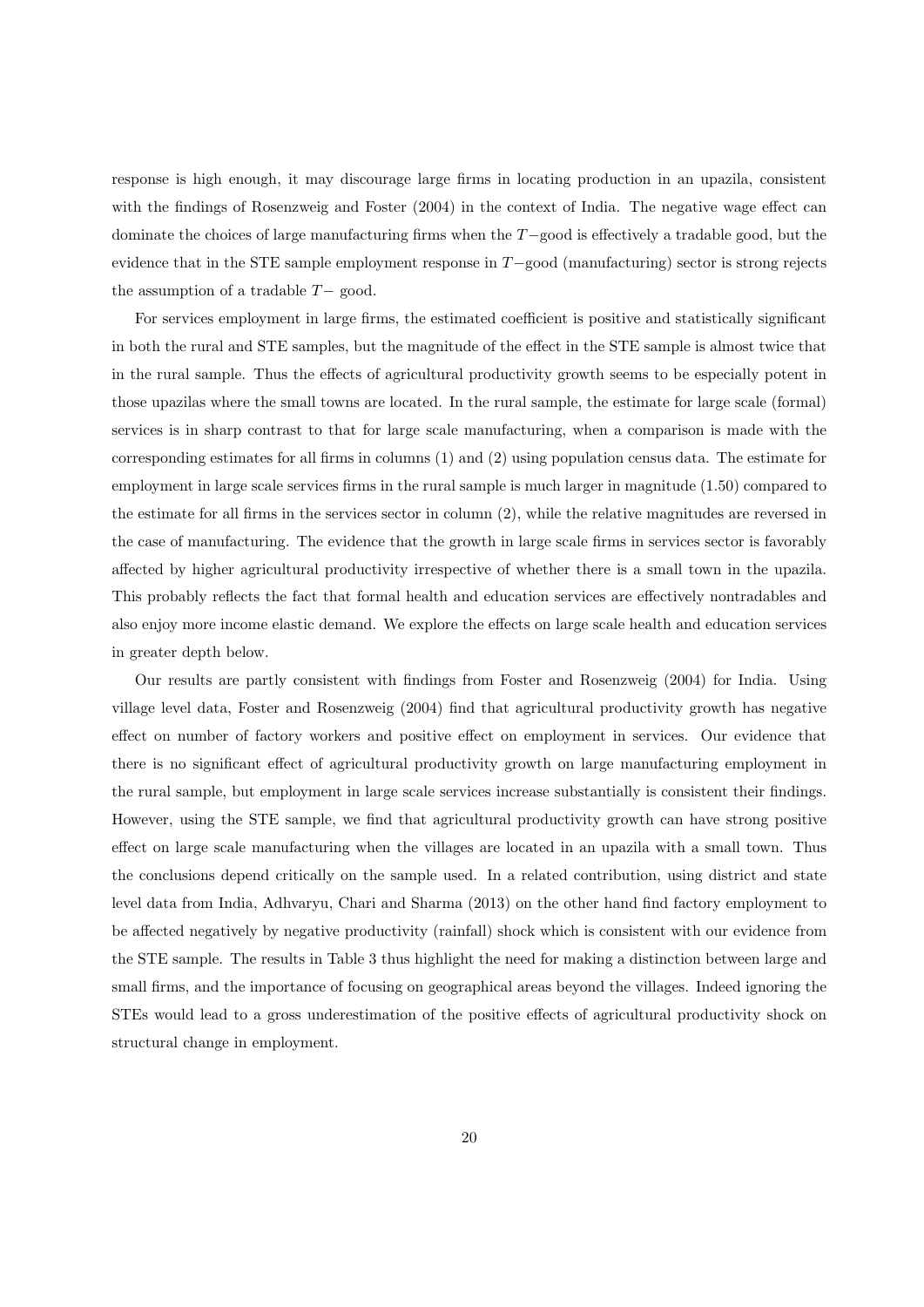# 5.3 The Effects on Employment in Large firms: Disaggregated Analysis

The results discussed above imply that there are important differences in the way agricultural productivity shock affects different types of economic activities located in different areas. In this section, we explore whether these differences are also observed at a more disaggregated sectoral levels of employment of larger firms for which we have data from the economic censuses. Within the manufacturing sector, we make a distinction between food processing and beverages, and other manufacturing. Among services activities, we distinguish between trade, education, health and other services. We also examine employment in transport, construction, and utility as a separate category. The FE regression results are reported in Table 4. As before, all regressions include a full set of controls along with upazila and time fixed effects.

Results in columns 1 and 2 in Table 4 indicate significant and positive effects of rainfall shocks on both food precessing and other types of manufacturing employment in STEs. The effects on all different types of services are positive and statistically significant in the STE sample. In terms of magnitudes, the largest coefficient estimate is found for transport, construction and utilities, followed by education, other manufacturing, other services and health. The smallest impact is observed for the trading services.<sup>26</sup> The estimates from the rural sample in general show a much weaker impact; only in two out of seven types of activities listed in Table 4, the estimated effect is statistically significant at the 10 percent level. The two exceptions are education and transport and construction, but even in these cases the magnitudes of the effects are much smaller in the rural sample when compared to the corresponding estimates for the STE sample.

An important finding from the estimates in Tables 3 and 4 is that an increased agricultural productivity and the resulting higher rural income leads to employment transformation within the services sector in both rural and STE samples: households appear to substitute away from traditional services provided by smaller enterprises, and into services provided by larger and more skilled enterprises, especially in education. Similar transformative effects are found for large scale manufacturing located in STEs. The effects on manufacturing in the rural areas are very different; a positive agricultural productivity shock results in a robust growth of small scale manufacturing employment with no impacts on employment of relatively larger scale enterprises.

### 6. Conclusions

This paper provides a theoretical and empirical analysis of the role of agricultural productivity in nonfarm employment growth, and structural transformation in the labor market, using a broader framework that goes beyond rural-urban dualism, and focuses on the rural towns and smaller cities which we term as small town economy (STE). We develop a simple model that formalizes the demand and labor market

 $^{26}$ The result for trading is possibly due to the fact that very few trading enterprises are large in size.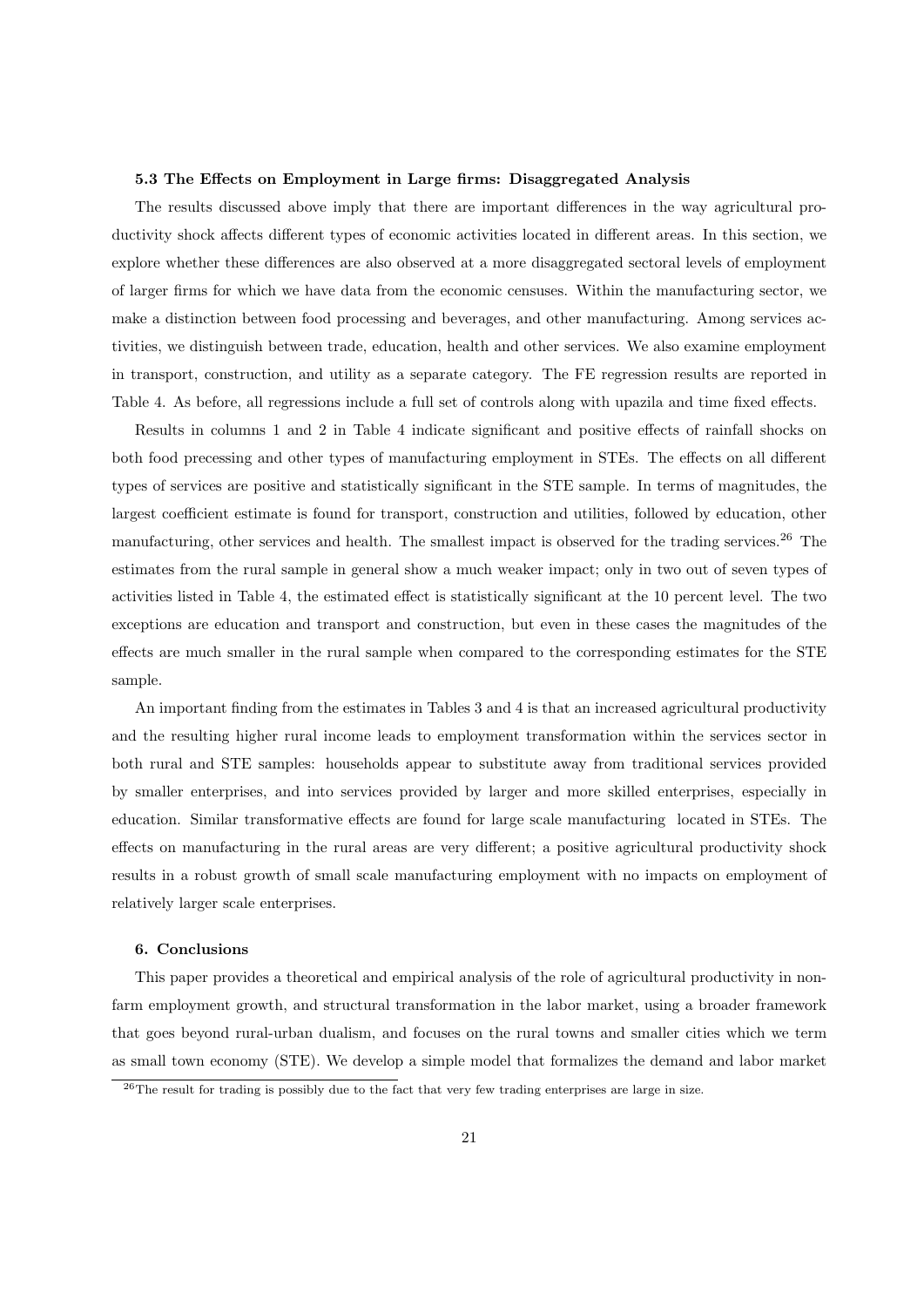linkages between the STEs and the surrounding villages. A positive productivity shock to agriculture, however, does not necessarily increase village income; given a labor endowment, the village income increases only when the response of wage (i.e, elasticity of wage with respect to productivity shock) is lower than a threshold.<sup>27</sup> When the elasticity of demand for the town good in the village is low so that most of the town good is sold outside the local economy, the labor market linkage predominates and a higher rural wage due to agricultural productivity increase reduces employment in small towns. In contrast, when demand for goods and services produced in small towns comes mainly from the adjacent rural areas, the demand effect can more than offset the negative wage effect, and lead to higher labor allocation to the production of town good. Another key insight from the model is that when a significant part of village income is spent on goods and services in STEs, ignoring STEs will lead to serious underestimation of employment reallocation effects of agricultural productivity shocks.

Following a large literature on the importance of rainfall shocks in agricultural productivity variations in Bangladesh, we exploit rainfall shocks (relative to 30 year average level) across upazilas and over time to understand the effects of productivity increase on employment growth and diversification. We use a two step empirical approach that focuses on the reduced form regressions of rainfall on the measure of productivity (rice yield per acre) and on the set of outcome variables noted above. The evidence from the reduced form regressions shows that a positive rainfall shock increases employment in all different types of non-farm activities in STEs, but increases only services activities and small scale manufacturing in rural areas. The largest impacts are found for construction and transport, education, health and other services, and manufacturing employment in larger scale enterprises located in STEs and for educational services provided by larger enterprises in rural areas. When interpreted as instrumental variables estimates of the effects of productivity increase, the empirical results suggest that agricultural productivity induces structural transformation within the services sector with employment in skilled services provided by larger firms growing at a much faster pace compared with services provided by smaller firms/individuals. We find much larger positive impacts on non-farm employment growth and transformation in STEs. In rural areas, it increases employment mostly in small scale manufacturing and skilled educational services. The estimates confirm the transformative effect of agricultural productivity increase on nonfarm activities in STEs. These results suggest that policies promoting agriculture would be beneficial to employment growth and transformation in the STEs in Bangladesh.

 $27$ In a more general model with a positive labor supply curve at the household level, a positive shock to agriculture is expected to increase village income in general.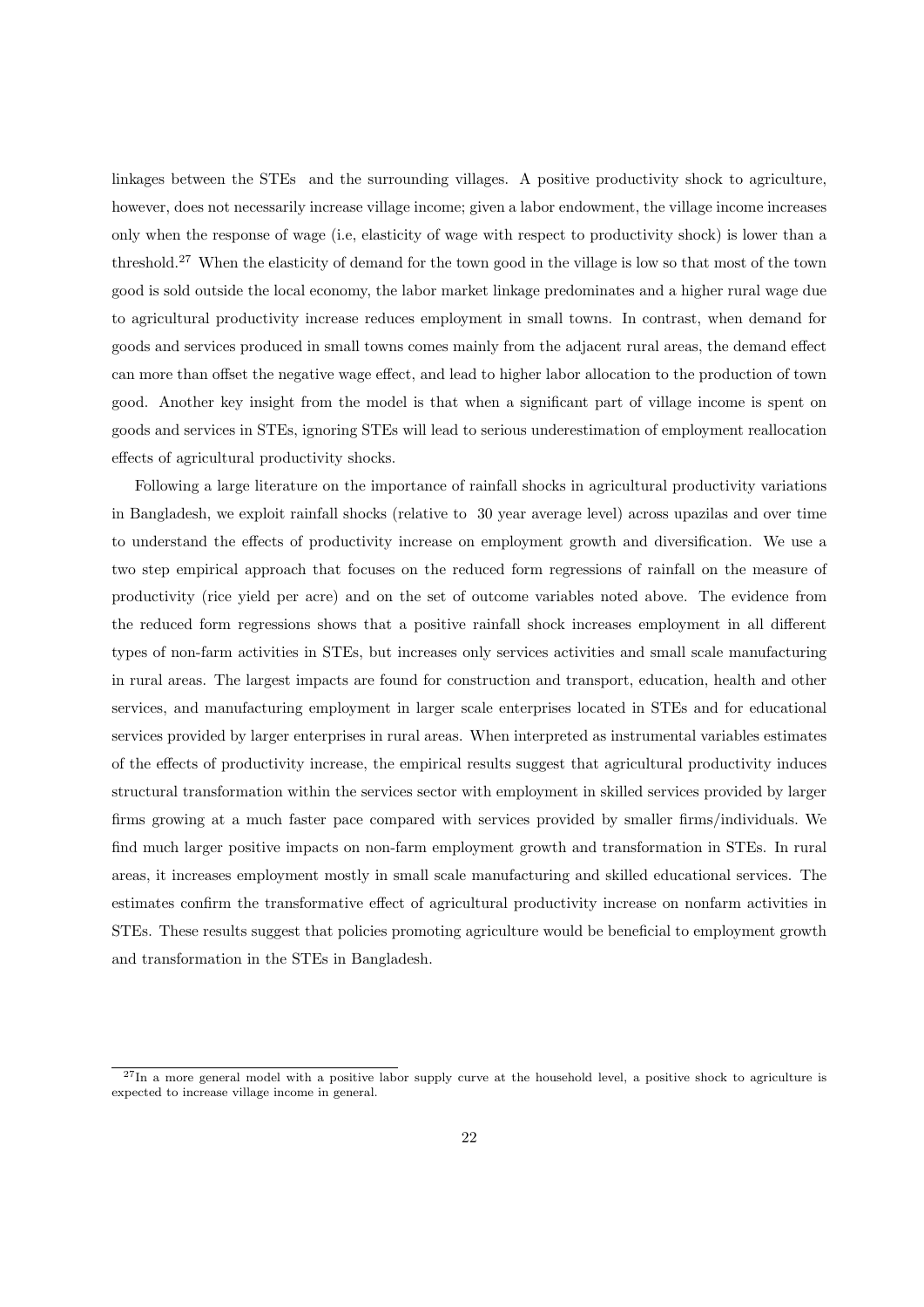#### References

Adhvaryu, A., A. V. Chari and S. Sharma. 2013, "Firing Costs and Flexibility: Evidence from Firms' Employment Responses to Shocks in India," Review of Economics and Statistics, vol. 95, no.3.

Bandyopadhyay, Sushenjit & Skoufias, Emmanuel, 2012. Rainfall variability, occupational choice, and welfare in rural Bangladesh,Policy Research Working Paper Series 6134, The World Bank.

Bhowmik, A, K, and Ana Cristina Costa (2012). A Geostatistical Approach to the Seasonal Precipitation Effect on Boro Rice Production in Bangladesh, International Journal of Geosciences, 2012, 3, 443-462

Brückner, Markus, 2012. Economic growth, size of the agricultural sector, and urbanization in Africa, Journal of Urban Economics, vol. 71(1), pages 26-36.

Bustos, Paula, Bruno Caprettini and Jacopo Ponticelli, 2016. "Agricultural Productivity and Structural Transformation: Evidence from Brazil," American Economic Review, American Economic Association, vol. 106(6), pages 1320-65, June.

Chernozhukov, V and C, Hansen (2008), "The Reduced Form: A Simple Approach to Inference with Weak Instruments", Economics Letters, 2008, 100(1), 68-71.

Christiaensen, Luc & De Weerdt, Joachim & Todo, Yasuyuki, 2013.Urbanization and poverty reduction – the role of rural diversification and secondary towns, Policy Research Working Paper Series 6422, The World Bank.

Deichmann, U., F. Shilpi, and R. Vakis. 2009. "Urban Proximity, Agricultural Potential and Rural Non-farm Employment: Evidence from Bangladesh," World Development, 37(3), p. 645-660.

Emran, M. Shahe and Forhad Shilpi, 2012."The extent of the market and stages of agricultural specialization," Canadian Journal of Economics, Canadian Economics Association, vol. 45(3), pages 1125-1153, August.

Fafchamps, M. and F. Shilpi, 2003, "Spatial Division of Labor in Nepal, Journal of Development Studies, Vol. 39, No. 3, pp. 23-66.

Fafchamps, Marcel, and Forhad Shilpi, 2005. "Cities and Specialization: Evidence from South Asia." Economic Journal,Vol. 115, April.

Ferre, Celine, Francisco H.G. Ferreira and Peter Lanjouw, 2010."Is there a metropolitan bias? The inverse relationship between poverty and city size in selected developing countries" Policy Research Working Paper Series 5508, The World Bank.

Foster, A. and M. Rosenzweig, 2004, "Agricultural development, industrialization and rural inequality, mimeographed, Harvard University.

Haggblade, S., P. Hazell and T. Reardon, 2006, Transforming the Rural Nonfarm Economy, Johns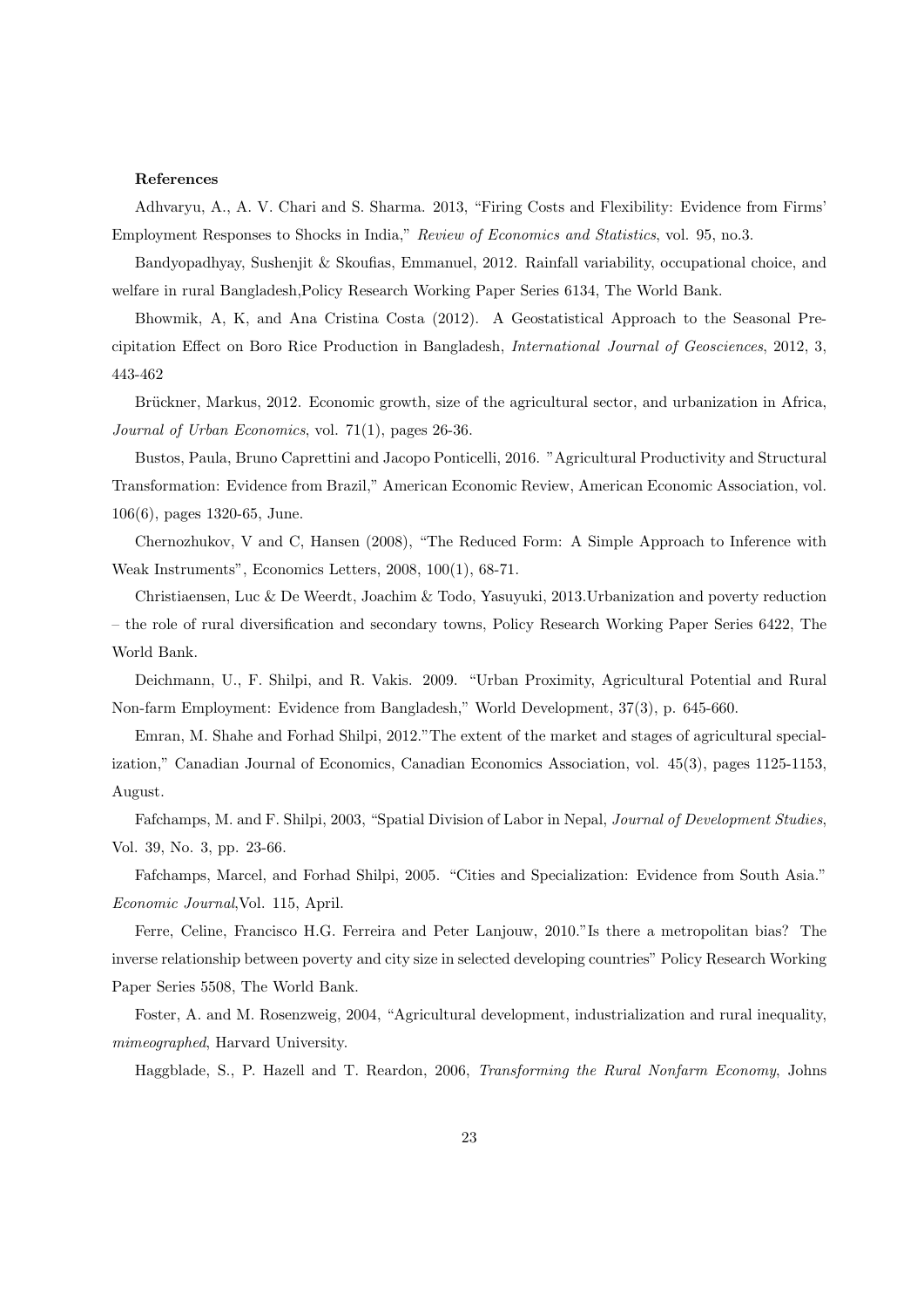Hopkins Press, Baltimore.

Harris, John and Michael Todaro (1970). Migration, Unemployment, and Development: A Two Sector Analysis, American Economic Review, 40: 126-142.

Hossain, M. and A. Bayes, 2009, Rural Economy and Livelihoods: Insights from Bangladesh, AH Development Publishing House.

Hossain, Mohammad Ismail, and Wim Verbeke. 2010. "Evaluation of Rice Markets Integration in Bangladesh." Lahore Journal of Economics 15 (2): 77–96.

Hymer, Stephen and Stephen Resnick (1969), "A Model of an Agrarian Economy with Nonagricultural Activities", American Economic Review, Vol. 59, No. 4, Part 1 (Sep., 1969), pp. 493-506

Kuznets, S. (1973) 'Modern economic growth: findings and reflections' (Nobel Lecture), American Economic Review 63, 247–58.

Lanjouw, Peter and Rinku Murgai, 2009.Poverty decline, agricultural wages, and nonfarm employment in rural India: 1983-2004, Agricultural Economics, vol. 40(2), pages 243-263, 03.

Lanjouw J. and P. Lanjouw, 2001, "Rural Non-farm Employment: Issues and Evidence from Developing Countries," Agricultural Economics, vol. 26, no. 1, pp.1 –24.

Lewis, A. (1954) 'Economic development with unlimited supplies of labor,' Manchester School 22, 139– 91

Mellor, J, 1976, The New Economics of Growth: A Strategy for India and the Developing World, Cornell University press, Ithaca.

Ranis, G. and F. Stewart, 1973. "Rural Non-Agricultural Activities in Development: Theory and Application." Journal of Development Economics, vol. 33, o.7 pp. 1045-1060.

Renkow, M., 2006, "Cities, towns and the rural nonfarm economy, in Haggblade, S., P. Hazell and T. Reardon (eds), Transforming the Rural Nonfarm Economy, Baltimore: Johns Hopkins University Press.

Rodriguez-Clare, Andres, 1996.The division of labor and economic development, Journal of Development Economics, Elsevier, vol. 49(1), pages 3-32, April.

Sarker, M. A. R., Alam, K., and Gow, J. (2012). Exploring the relationship between climate change and rice yield in Bangladesh: An analysis of time series data. Agricultural System, pp. 11-16.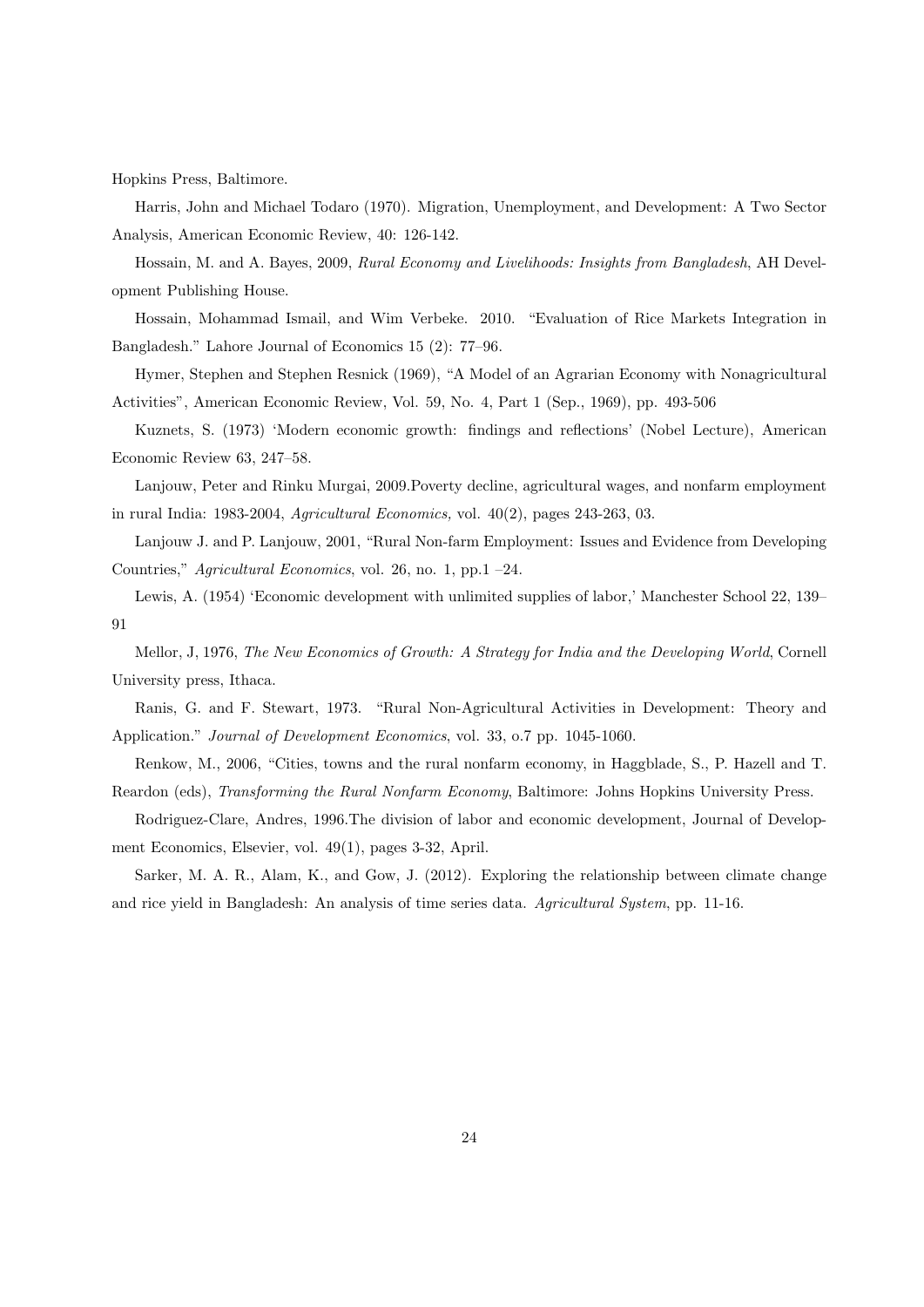# Appendix

# PROOF OF PROPOSITION 1

 $(1.1)$  The labor market equilibrium in equation  $(8)$  in the text can simplified as:

$$
w\overline{L} = \Delta_5 w^{1-\frac{1}{\alpha}} \theta^{\frac{1}{\alpha}} - \Delta_4 \Delta_1 (1-\alpha) \gamma_f + \Delta_3 \left(\frac{\varphi Y^o}{1+d}\right)
$$
(13)

where  $\Delta_4 = v_T \Delta_3 + v_s$  and  $\Delta_5 = A(1-\alpha)^{\frac{1}{\alpha}}(1+\Delta_4\Delta_1)$ . The effect of agricultural productivity shock on wage cane be derived from equation (13) as:

$$
\frac{\partial w}{\partial \theta} = \frac{\alpha \Delta_5 \theta^{\frac{1-a}{\alpha}} w}{\alpha w^{\frac{1}{\alpha}} \overline{L} + (1 - \alpha) \Delta_5 \theta^{\frac{1}{\alpha}}} > 0
$$
\n(14)

(1.2) We show that the stated restrictions on land/labor ratio and  $E_{w\theta}$  are sufficient for  $\frac{\partial^2 w}{\partial \theta \partial A} > 0$ . Using equation (14), we get:

$$
\frac{\partial^2 w}{\partial \theta \partial A} = \frac{w}{D\theta} \left[ \left( \theta \left( 1 - \alpha \right) \right)^{\frac{1}{\alpha}} \left( 1 + \Delta_4 \Delta_1 \right) \left\{ \alpha - E_{w\theta} \left( 1 - \alpha \right) \right\} + E_{wA} \left\{ \alpha \left( \theta \left( 1 - \alpha \right) \right)^{\frac{1}{\alpha}} \left( 1 + \Delta_4 \Delta_1 \right) - E_{w\theta} \frac{\bar{L}}{A} \right\} \right] \tag{15}
$$

where  $D$  is the denominator in the RHS of equation (14), and  $E_{wA}$  is the elasticity of wage with respect to land endowment A. Now,  $\{\alpha - E_{w\theta} (1 - \alpha)\} > 0$  if  $E_{w\theta} < \alpha (1 - \alpha)^{-1}$ , and the first term in [.] in the RHS of equation (15) is positive. It is easy to check from labor market equilibrium condition (13) that  $E_{wA} > 0$ . A sufficient condition for the second term in the RHS of equation (15) to be positive when we set  $E_{w\theta} = \alpha (1-\alpha)^{-1}$  is that the labor/land ratio is small enough to satisfy the following condition:

$$
\frac{\bar{L}}{A} < \left(1 - \alpha\right)^{\frac{1 + \alpha}{\alpha}} \theta^{\frac{1}{\alpha}} \left(1 + \Delta_4 \Delta 1\right) \tag{16}
$$

So when inequality (16) is satisfied, it is over-sufficient for the RHS of equation (15) to be positive that  $E_{w\theta} < \alpha (1-\alpha)^{-1}.$ 

(1.3) From equation (4) in the text, the total village income is given by:

$$
Y^{v} = \Delta_1 w L_f^* - \frac{v_s \gamma_f}{(1 - v_s)}
$$

Thus a necessary and sufficient condition for  $Y^v$  to increase with a higher  $\theta$  is that  $\partial \left(wL_f^*\right)$  $\frac{\partial}{\partial \theta} > 0.$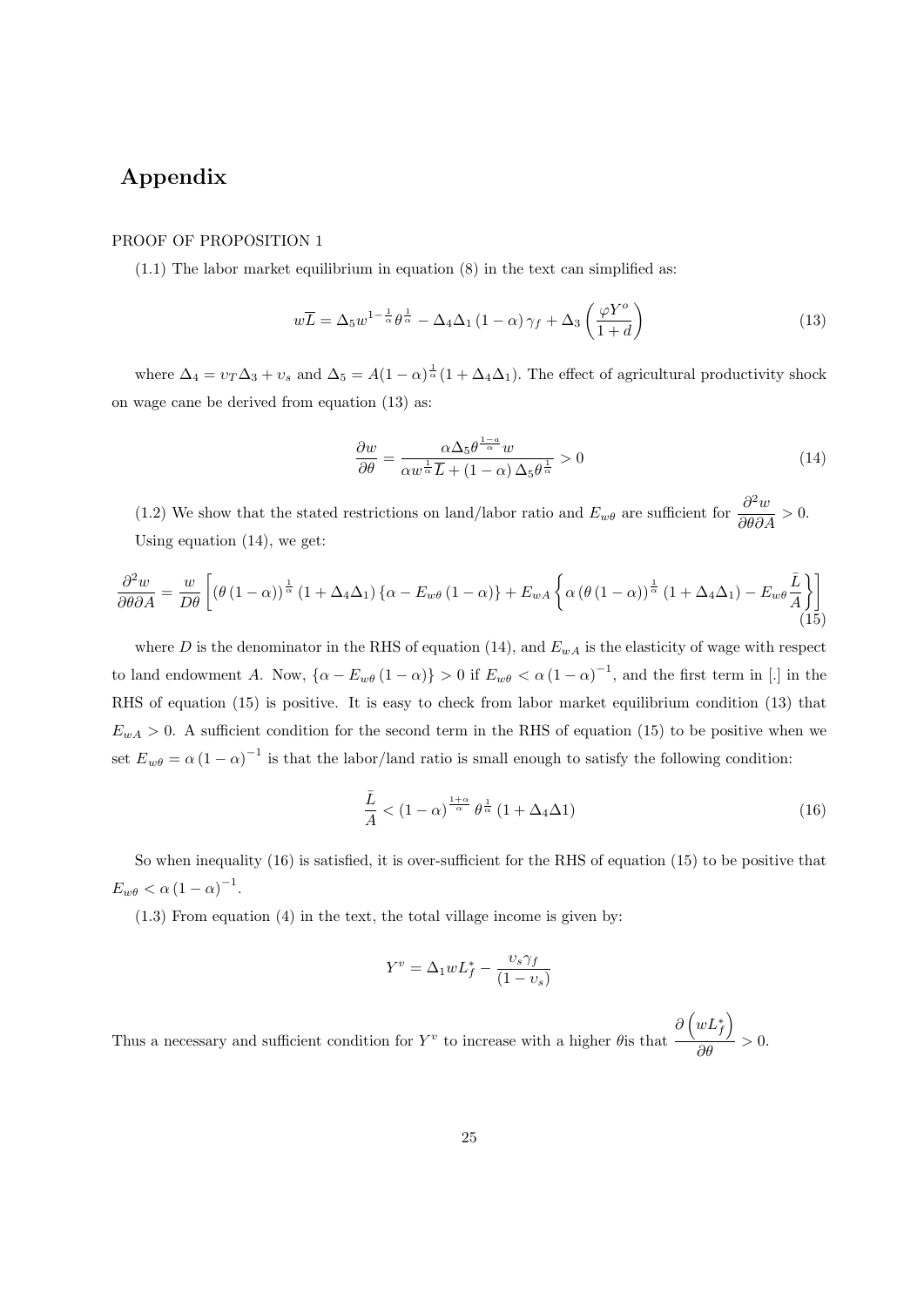Using the solution for  $L_f^*$  $f$  from equation (3) in the text, we have the following:

$$
\frac{\partial \left(wL_f^*\right)}{\partial \theta} = \frac{\left[A\theta\left(1-\alpha\right)\right]^{\frac{1}{\alpha}}}{\alpha \theta} w^{\frac{\alpha-1}{\alpha}} \left\{1 - \left(1-\alpha\right) E_{w\theta}\right\} \tag{17}
$$

From equation (17),  $\partial \left (wL_{f}^{*}\right )$  $\frac{dE_{f}}{d\theta} > 0$  iff  $E_{w\theta} < (1 - \alpha)^{-1}$ .

# PROOF OF PROPOSITION 2

 $(2.1)$  From equation  $(3)$  in the text, we have:

$$
\frac{\partial L_f^*}{\partial \theta} = \frac{A \left[\theta \left(1 - \alpha\right)\right]^{\frac{1}{\alpha}}}{\alpha \theta w^{\frac{1}{\alpha}}} \left\{1 - E_{w\theta}\right\} \tag{18}
$$

From equation (18), it is obvious that  $\frac{\partial L_f^*}{\partial \theta} < 0$  iff  $E_{w\theta} > 1$ . (2.2) See P. 10 in the text.

(2.3) Using equation (6) in the text, we have:

$$
\frac{\partial L_S^*}{\partial \theta} = \frac{\Delta_1 v_s \left(1 - \alpha\right)}{\theta w} \left[ \gamma_f E_{w\theta} + \frac{A\theta^{\frac{1}{\alpha}} \left(1 - \alpha\right)^{\frac{1 - \alpha}{\alpha}}}{\alpha w^{\frac{1 - \alpha}{\alpha}}} \left(1 - E_{w\theta}\right) \right]
$$
(19)

It is obvious from equation (19) that  $\frac{\partial L_S^*}{\partial \theta} > 0$  when  $E_{w\theta} = 1$ . By continuity, there exists a threshold value  $E_{w\theta}^{S} > 1$  such that  $\frac{\partial L_{S}^{*}}{\partial \theta} > 0$  remains true.

 $(2.4)$  Using equation  $(7)$  in the text, we get:

$$
\frac{\partial L_T^*}{\partial \theta} = \frac{\Delta_3 \Delta_1 v_T (1 - \alpha)}{\theta w} \left[ \frac{A \theta^{\frac{1}{\alpha}} (1 - \alpha)^{\frac{1 - \alpha}{\alpha}}}{\alpha w^{\frac{1 - \alpha}{\alpha}}} (1 - E_{w\theta}) \right] + \frac{\Delta_3 E_{w\theta}}{w\theta} \left[ \Delta_1 (1 - \alpha) v_T \gamma_f - \frac{\varphi Y^o}{(1 + d)} \right] \tag{20}
$$

A comparison of equations (19) and (20) makes it clear that as long as  $\varphi > 0$ , the effect of agricultural productivity growth on employment growth in the town goods sector is likely to be limited compared to that in the S-goods sector. If the subsistence requirement  $\gamma_f$  is large enough to satisfy  $\gamma_f > \tilde{\gamma}_f \equiv$  $\varphi Y^o$  $\frac{1}{\Delta_1(1-\alpha)v_T(1+d)}$ , then the last term in equation (20) is positive and there exists a threshold value  $E_{w\theta}^T > 1$  such the RHS of equation (2) is positive. The stronger is the consumer preference for town good in the village (i.e., higher value of  $v_T$ ), and the farther away is the metropolitan city (i.e., a higher d), the larger is the value of  $E_{w\theta}^T$ , and the more likely it is that agricultural productivity has a positive effect on the employment in T-goods sector.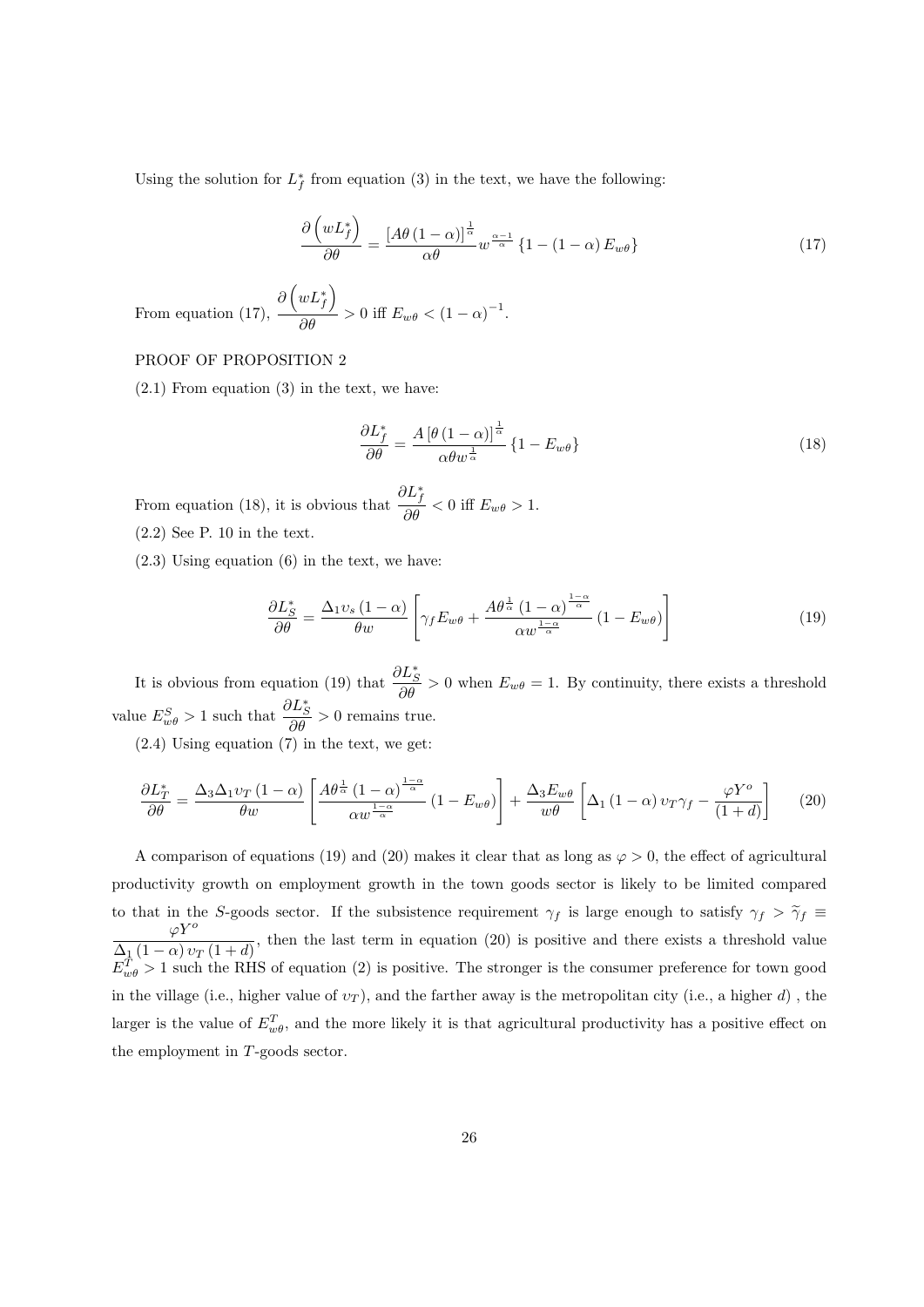|                                                | Mean   | <b>SD</b> | Mean | <b>SD</b> | Mean   | <b>SD</b> |  |
|------------------------------------------------|--------|-----------|------|-----------|--------|-----------|--|
| <b>Economic Census</b>                         | 2000   |           |      | 2006      |        | 2009      |  |
| Employment (Firm size>=10)                     | 3128   | 4161      | 4256 | 6537      | 5158   | 9487      |  |
| Manufacturing                                  | 1419   | 2925      | 2117 | 5806      | 2225   | 6256      |  |
| Services                                       | 1062   | 1142      | 1319 | 1044      | 1267   | 991       |  |
| of which                                       |        |           |      |           |        |           |  |
| Trade                                          | 64     | 178       | 47   | 127       | 40     | 110       |  |
| Education                                      | 692    | 672       | 978  | 684       | 951    | 658       |  |
| Health                                         | 151    | 208       | 169  | 196       | 162    | 183       |  |
| Other (construction, transport, utility etc.)  | 1701   | 2052      | 2132 | 2010      | 2926   | 5343      |  |
| <b>Population Census</b>                       | 2000   |           |      |           | 2010   |           |  |
| Employment (Total)                             | 14054  | 4161      |      |           | 32214  | 31322     |  |
| Manufacturing                                  | 1458   | 10871     |      |           | 7985   | 12043     |  |
| <b>Services</b>                                | 12595  | 2559      |      |           | 24229  | 22137     |  |
| Proportion urban                               | 0.13   | 0.13      |      |           | 0.14   | 0.11      |  |
| Population                                     | 213274 | 108269    |      |           | 276587 | 153595    |  |
| Proportion with Secondary or higher Education  | 0.11   | 0.04      |      |           | 0.13   | 0.04      |  |
| Proportion of households with electricity      | 0.25   | 0.23      | 0.36 | 0.25      | 0.46   | 0.27      |  |
| <b>Household Income and Expenditure Survey</b> | 2000   |           | 2005 |           | 2010   |           |  |
| Rice Yield (mt/acre)                           | 0.94   | 0.11      | 1.01 | 0.13      | 1.36   | 0.48      |  |
| % of land irrigated                            | 61     | 30        | 60   | 33        | 69     | 26        |  |
| Real Per Capita Expenditure                    | 749    | 200       | 848  | 206       | 1098   | 266       |  |
| Real Daily Wage                                | 74     | 29        | 76   | 39        | 94     | 31        |  |
| Annual Rainfall (mm)                           | 1444   | 487       | 1653 | 410       | 1472   | 379       |  |

Table 1: Summary Statistics: Sub-district level Employment, Yield and other indicators (Full Sample)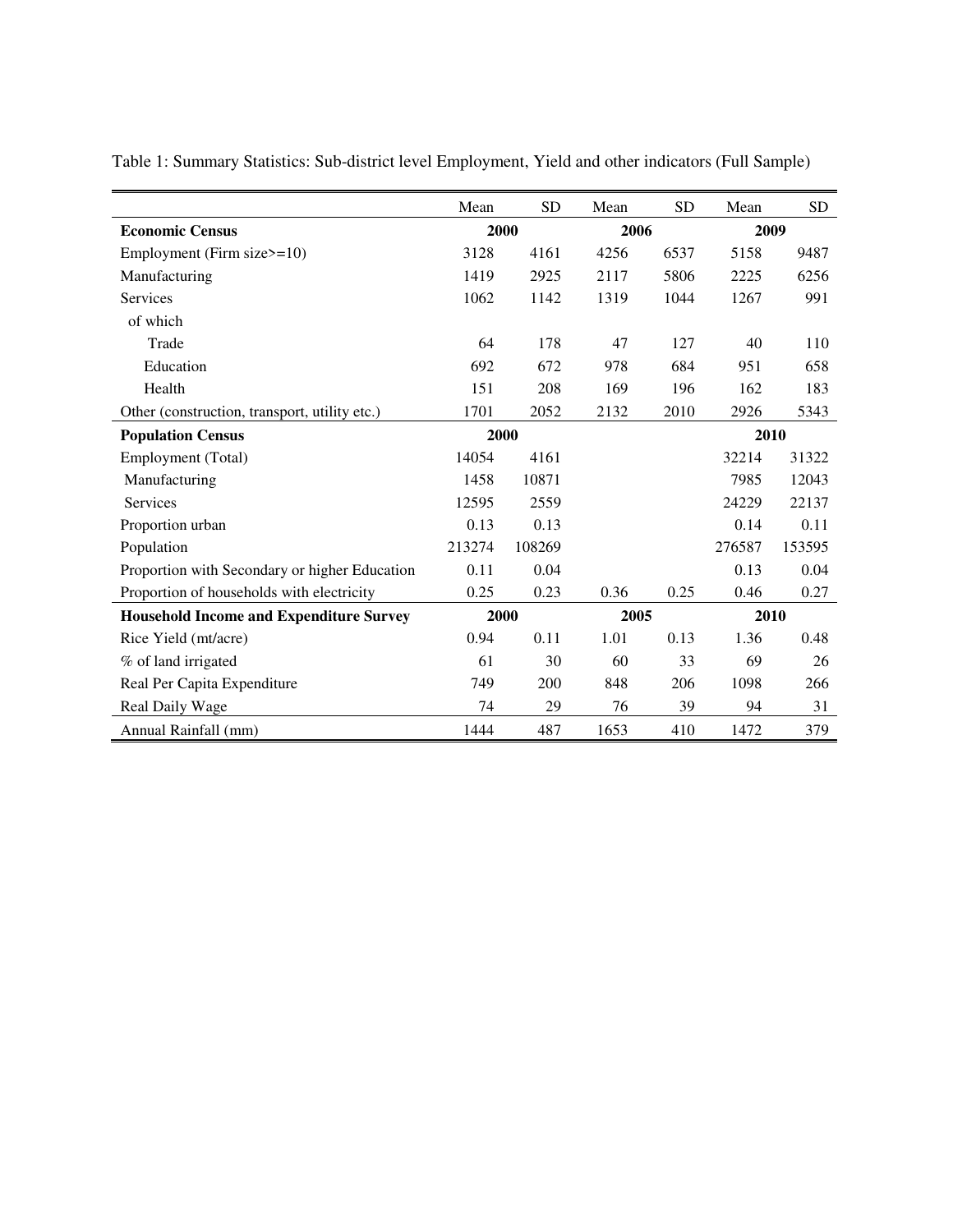# Table 2: Rainfall Shocks and Agricultural Yields

| Log (Rice)                           |                |            |                  |           |  |  |  |
|--------------------------------------|----------------|------------|------------------|-----------|--|--|--|
|                                      | Yield/acre)    |            | Log(agricultural | % of Area |  |  |  |
|                                      |                |            | wage)            | Irrigated |  |  |  |
|                                      | (1)            | (2)        | (4)              | (5)       |  |  |  |
| <b>Small Cities and Towns Sample</b> |                |            |                  |           |  |  |  |
| Rainfall Deviation                   | $0.387***$     | $0.448***$ | $0.567**$        | 14.53     |  |  |  |
|                                      | (7.316)        | (8.801)    | (2.459)          | (0.731)   |  |  |  |
|                                      |                |            |                  |           |  |  |  |
| <b>Observations</b>                  | 696            | 696        | 458              | 355       |  |  |  |
| Number of Upazila                    | 232            | 232        | 208              | 180       |  |  |  |
| <b>Rural Sample</b>                  |                |            |                  |           |  |  |  |
| <b>Rainfall Deviation</b>            | $0.449***$     | $0.498***$ | $0.821***$       | 27.94     |  |  |  |
|                                      | (8.472)        | (9.845)    | (2.792)          | (1.154)   |  |  |  |
| <b>Observations</b>                  | 696            | 696        | 436              | 386       |  |  |  |
|                                      | 232            | 232        | 205              | 195       |  |  |  |
| Number of Upazila                    |                |            |                  |           |  |  |  |
| Year & Upazila Fixed Effects         | Yes            | Yes        | Yes              | Yes       |  |  |  |
| Area Characteristics                 | N <sub>0</sub> | Yes        | Yes              | Yes       |  |  |  |

Note: Rainfall Deviation is defined as the difference between log(current rainfall) and log(30 year average rainfall). The regressions in even numbered columns include a number of controls (log of travel time to Capital and/or Port cities interacted with time trend, flood prone dummy interacted with time trend, proportion of household with electricity, log of 1991 population interacted with trend, log of total active labor force, and proportion of labor force with above secondary education, share of urban households. All regressions include year and upazila fixed effects. Standard errors are clustered at upazila level.

Robust t-statistics in parentheses

\*\*\* p<0.01, \*\* p<0.05, \* p<0.1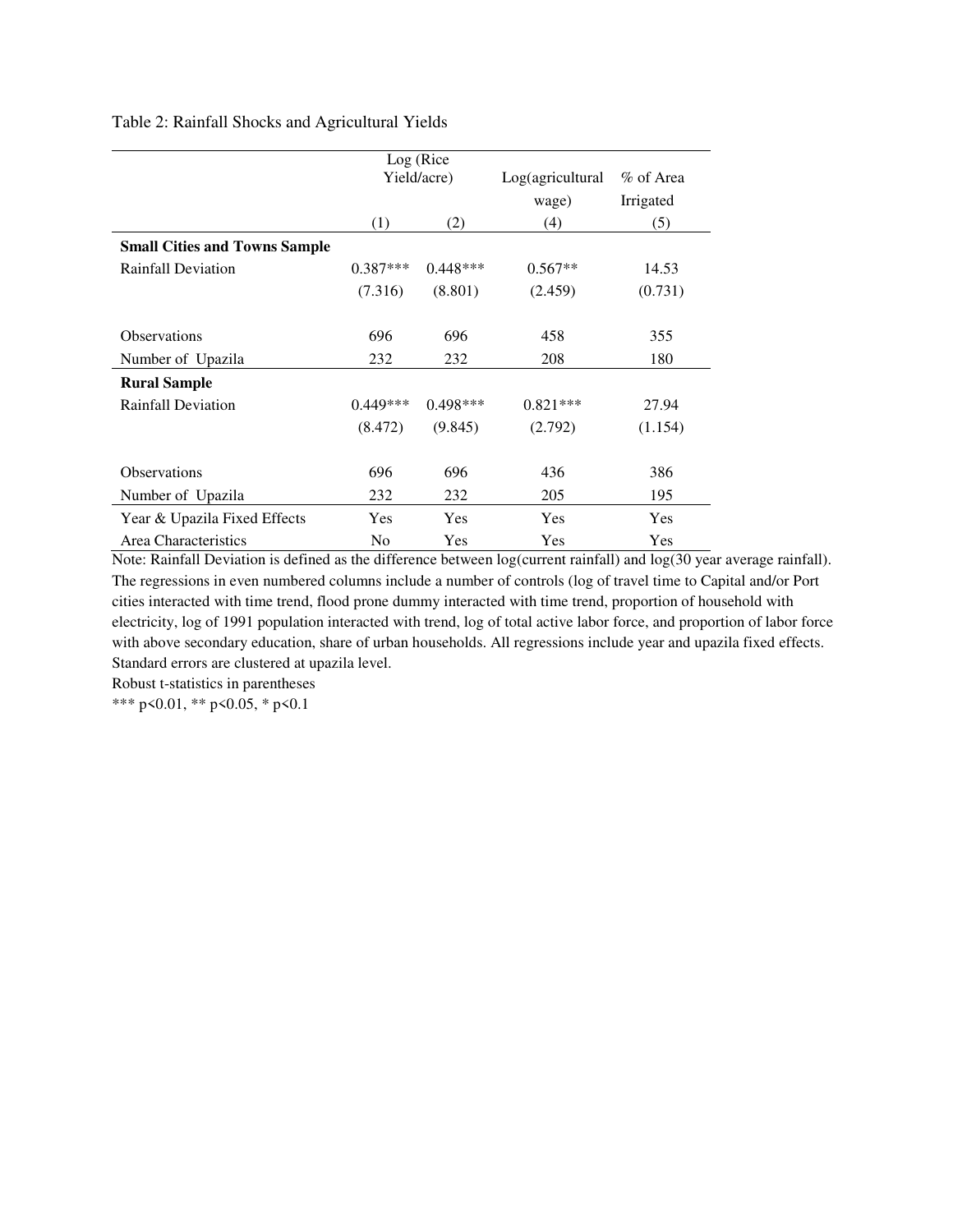|                                     | Log (Employment) |                 |            |            |             |           |            |  |
|-------------------------------------|------------------|-----------------|------------|------------|-------------|-----------|------------|--|
|                                     | All Firms        |                 |            |            | Large Firms |           |            |  |
|                                     | Manufac-         | <b>Services</b> | Total      | Log(Agri.  | Manufac-    | Services  | Total      |  |
|                                     | turing           |                 | Non-Farm   | Employm.)  | turing      |           | Non-farm   |  |
|                                     | (1)              | (2)             | (3)        | (4)        | (5)         | (6)       | (7)        |  |
| <b>Small Towns</b><br><b>Sample</b> |                  |                 |            |            |             |           |            |  |
| <b>Rainfall Deviation</b>           | $0.656**$        | $0.310***$      | $0.385***$ | $-0.126$   | $2.680***$  | 2.875***  | $3.113***$ |  |
|                                     | (2.298)          | (3.168)         | (4.979)    | $(-1.064)$ | (2.812)     | (3.080)   | (3.098)    |  |
|                                     |                  |                 |            |            |             |           |            |  |
| <b>Observations</b>                 | 464              | 464             | 464        | 464        | 696         | 696       | 696        |  |
| Number of Upazilas                  | 232              | 232             | 232        | 232        | 232         | 232       | 232        |  |
| <b>Rural Sample</b>                 |                  |                 |            |            |             |           |            |  |
| <b>Rainfall Deviation</b>           | 1.373***         | $0.246**$       | $0.337***$ | $-0.0444$  | 0.309       | $1.501**$ | 1.064      |  |
|                                     | (4.087)          | (2.138)         | (3.135)    | $(-0.868)$ | (0.386)     | (2.016)   | (1.449)    |  |
|                                     |                  |                 |            |            |             |           |            |  |
| <b>Observations</b>                 | 464              | 464             | 464        | 464        | 696         | 696       | 696        |  |
| Number of Upazilas                  | 232              | 232             | 232        | 232        | 232         | 232       | 232        |  |
| Year & Upazila                      |                  |                 |            |            |             |           |            |  |
| <b>Fixed Effects</b>                | Yes              | Yes             | Yes        | Yes        | Yes         | Yes       | Yes        |  |
| Area Characteristics                | Yes              | Yes             | Yes        | Yes        | Yes         | Yes       | Yes        |  |

# Table 3: Rainfall Shocks, Agricultural Productivity and Non-farm Employment

Note: Rainfall Deviation is defined as the difference between log(current rainfall) and log(30 year average rainfall). The regressions include a number of controls (log of travel time to Capital and/or Port cities interacted with time trend, flood prone dummy interacted with time trend, proportion of household with electricity, log of 1991 population interacted with trend, log of total active labor force, and proportion of labor force with above secondary education, share of urban households. All regressions include year and upazila fixed effects. Standard errors are clustered at upazila level.

Robust t-statistics in parentheses \*\*\* p<0.01, \*\* p<0.05, \* p<0.1